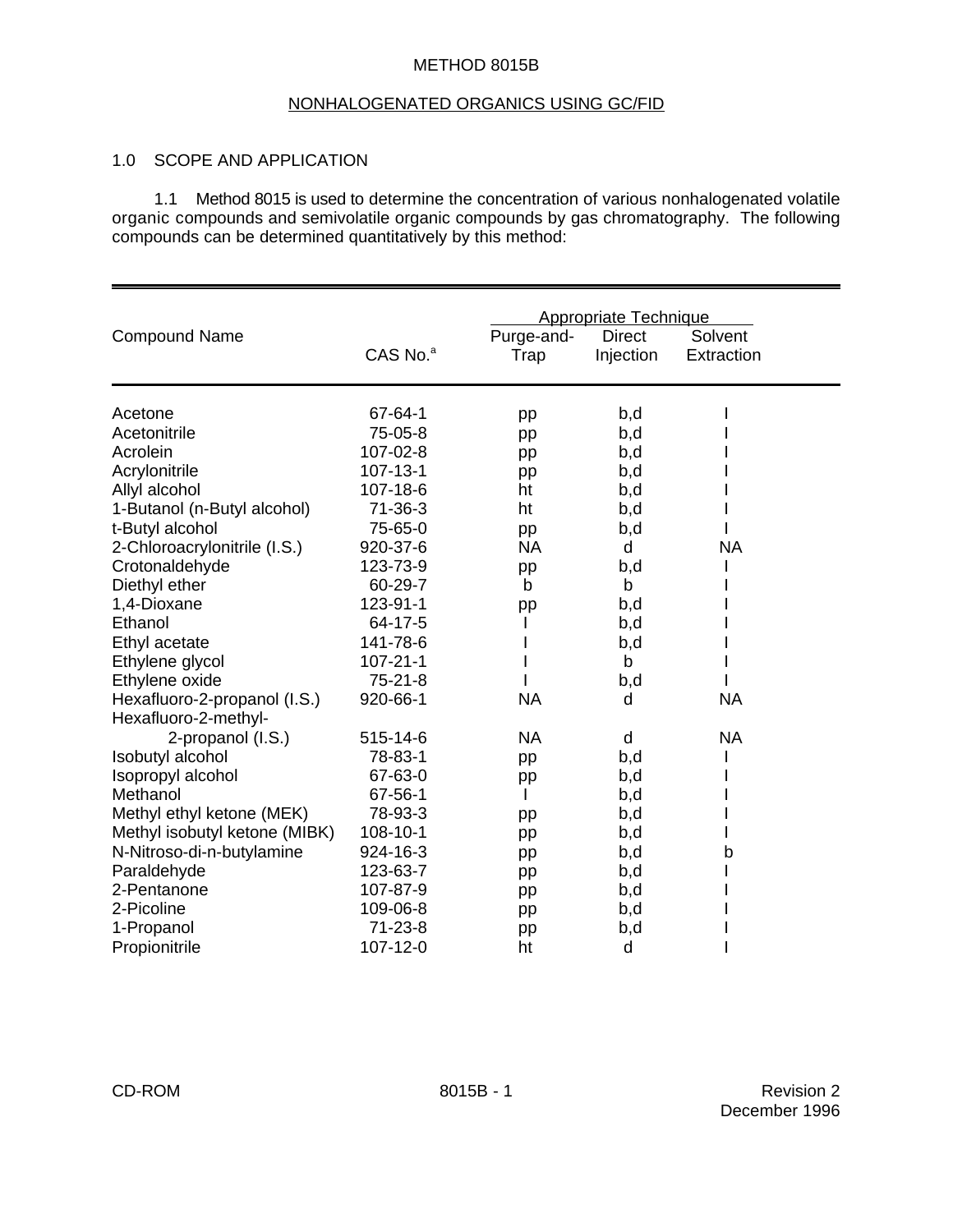| <b>Compound Name</b> | CAS No. <sup>a</sup> | Purge-and-<br>Trap | Appropriate Technique<br><b>Direct</b><br>Injection | Solvent<br>Extraction |
|----------------------|----------------------|--------------------|-----------------------------------------------------|-----------------------|
| Pyridine             | 110-86-1             |                    | b,d                                                 | b                     |
| o-Toluidine          | $95 - 53 - 4$        |                    | b,d                                                 | b                     |

<sup>a</sup> Chemical Abstract Services Registry Number.

b Adequate response using this technique

d Amenable to concentration by azeotropic distillation (Method 5031)

ht Method analyte only when purged at  $80^{\circ}$ C

I Inappropriate technique for this analyte

pp Poor purging efficiency, resulting in high EQLs

NA Not available

I.S. Internal standard appropriate for Method 5031

1.2 This method may also be applicable to the analysis of petroleum hydrocarbons, including gasoline range organics (GROs) and diesel range organics (DROs). GROs correspond to the range of alkanes from  $\mathsf{C}_6$  to C<sub>10</sub> and covering a boiling point range of approximately 60°C - 170°C (Reference 6). DROs correspond to the range of alkanes from  $C_{10}$  to  $C_{28}$  and covering a boiling point range of approximately 170°C - 430°C (Reference 6). The identification of specific fuel types may be complicated by environmental processes such as evaporation, biodegradation, or when more than one fuel type is present. Methods from other sources may be more appropriate for GROs and DROs**,** since these hydrocarbons are not regulated under RCRA. Consult State and local regulatory authorities for specific requirements.

1.3 This method is restricted for use by, or under the supervision of, analysts experienced in the use of gas chromatographs and skilled in the interpretation of gas chromatograms. In addition, if this method is used for the analysis of petroleum hydrocarbons, it is limited to analysts experienced in the interpretation of hydrocarbon data. Each analyst must demonstrate the ability to generate acceptable results with this method.

1.4 The method can also be used as a screening tool (for both volatile and semivolatile organics) to obtain semiquantitative data for the prevention of sample overload during quantitative analysis on a GC/MS system. This may be accomplished using an automated (Method 5021) headspace method or by direct injection if a solvent extraction method has been utilized for sample preparation. Single point calibration would be acceptable in this situation. Performance data are not provided for screening.

## 2.0 SUMMARY OF METHOD

2.1 Method 8015 provides gas chromatographic conditions for the detection of certain nonhalogenated volatile and semivolatile organic compounds.

2.1.1 Samples may be introduced into the GC:

@ following solvent extraction (Methods 3510, 3520, 3540, 3541, 3545, 3550, or 3560)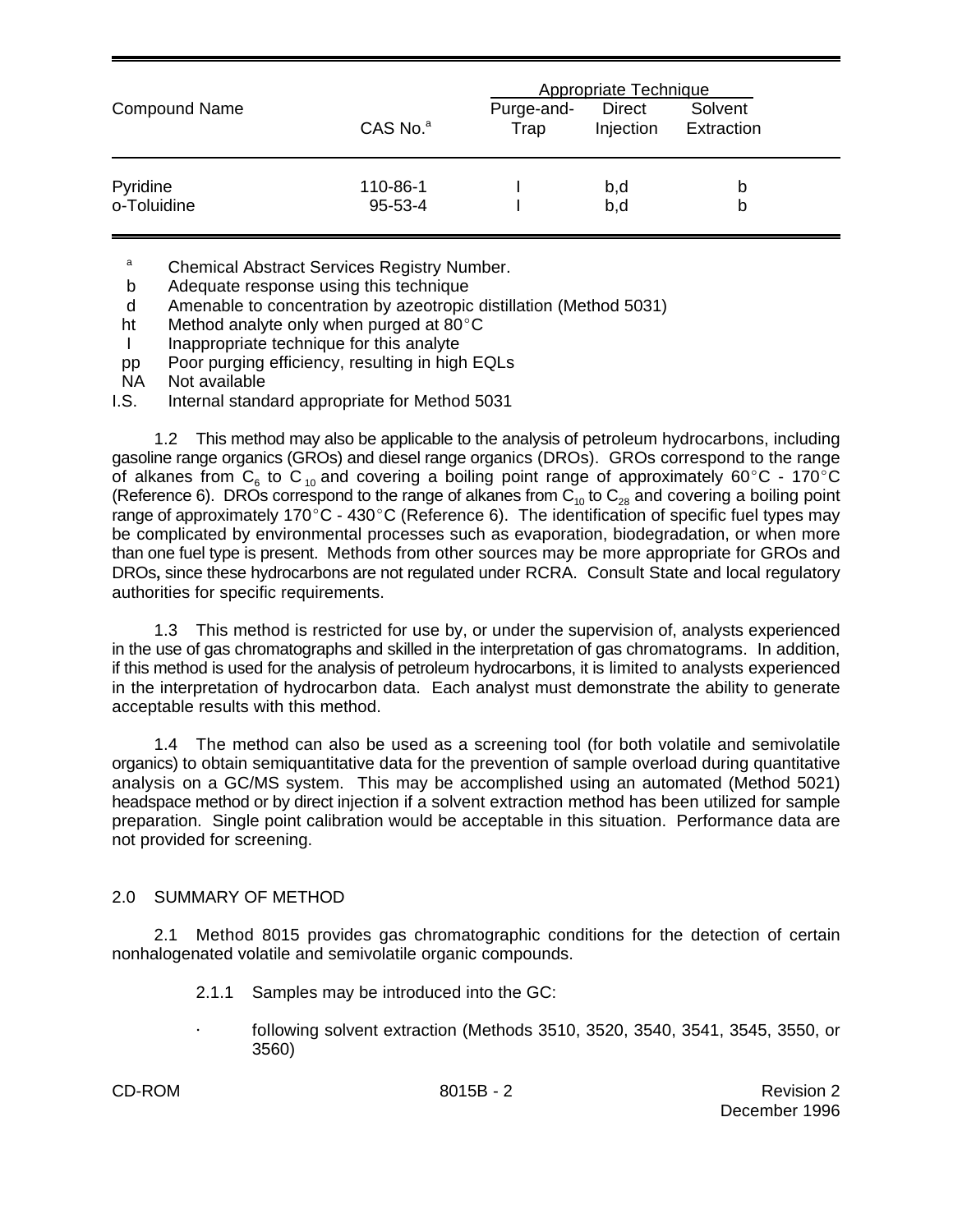- by direct injection (aqueous samples) including the concentration of analytes by azeotropic distillation (Method 5031)
- $\cdot$  by purge-and-trap (Methods 5030 or 5035), or
- by vacuum distillation (Method 5032)

2.1.2 Ground or surface water samples must generally be analyzed in conjunction with Methods 5030, 5031, 5032, 3510, 3520, or other appropriate preparatory methods to obtain the necessary quantitation limits. Method 3535 (solid-phase extraction) may also be applicable to the target analytes, but has not yet been validated by EPA in conjunction with Method 8015.

2.1.3 Diesel range organics (DROs) may be prepared by an appropriate solvent extraction method.

2.1.4 Gasoline range organics (GROs) may be introduced into the GC/FID by purgeand-trap, automated headspace, vacuum distillation, or other appropriate technique.

2.2 An appropriate column and temperature program is used in the gas chromatograph to separate the organic compounds. Detection is achieved by a flame ionization detector (FID).

2.3 The method allows the use of packed or capillary columns for the analysis and confirmation of the non-halogenated individual analytes. Columns and conditions listed have been demonstrated to provide separation of those target analytes. Analysts may change these conditions as long as they demonstrate adequate performance.

2.4 Fused silica capillary columns are necessary for the analysis of petroleum hydrocarbons.

## 3.0 INTERFERENCES

3.1 When analyzing for volatile organics, samples can be contaminated by diffusion of volatile organics (particularly chlorofluorocarbons and methylene chloride) through the sample container septum during shipment and storage. A trip blank prepared from organic-free reagent water and carried through sampling and subsequent storage and handling must serve as a check on such contamination.

3.2 Contamination by carryover can occur whenever high-concentration and low-concentration samples are analyzed in sequence. To reduce the potential for carryover, the sample syringe or purging device must be rinsed out between samples with an appropriate solvent. Whenever an unusually concentrated sample is encountered, it should be followed by injection of a solvent blank to check for cross contamination.

3.2.1 Clean purging vessels with a detergent solution, rinse with distilled water, and then dry in a 105 $\degree$ C oven between analyses. Clean syringes or autosamplers by flushing all surfaces that contact samples using appropriate solvents.

3.2.2 All glassware must be scrupulously cleaned. Clean all glassware as soon as possible after use by rinsing with the last solvent used. This should be followed by detergent washing with hot water, and rinses with tap water and organic-free reagent water. Drain the glassware and dry in an oven at 130 $^{\circ}$ C for several hours or rinse with methanol and drain. Store dry glassware in a clean environment.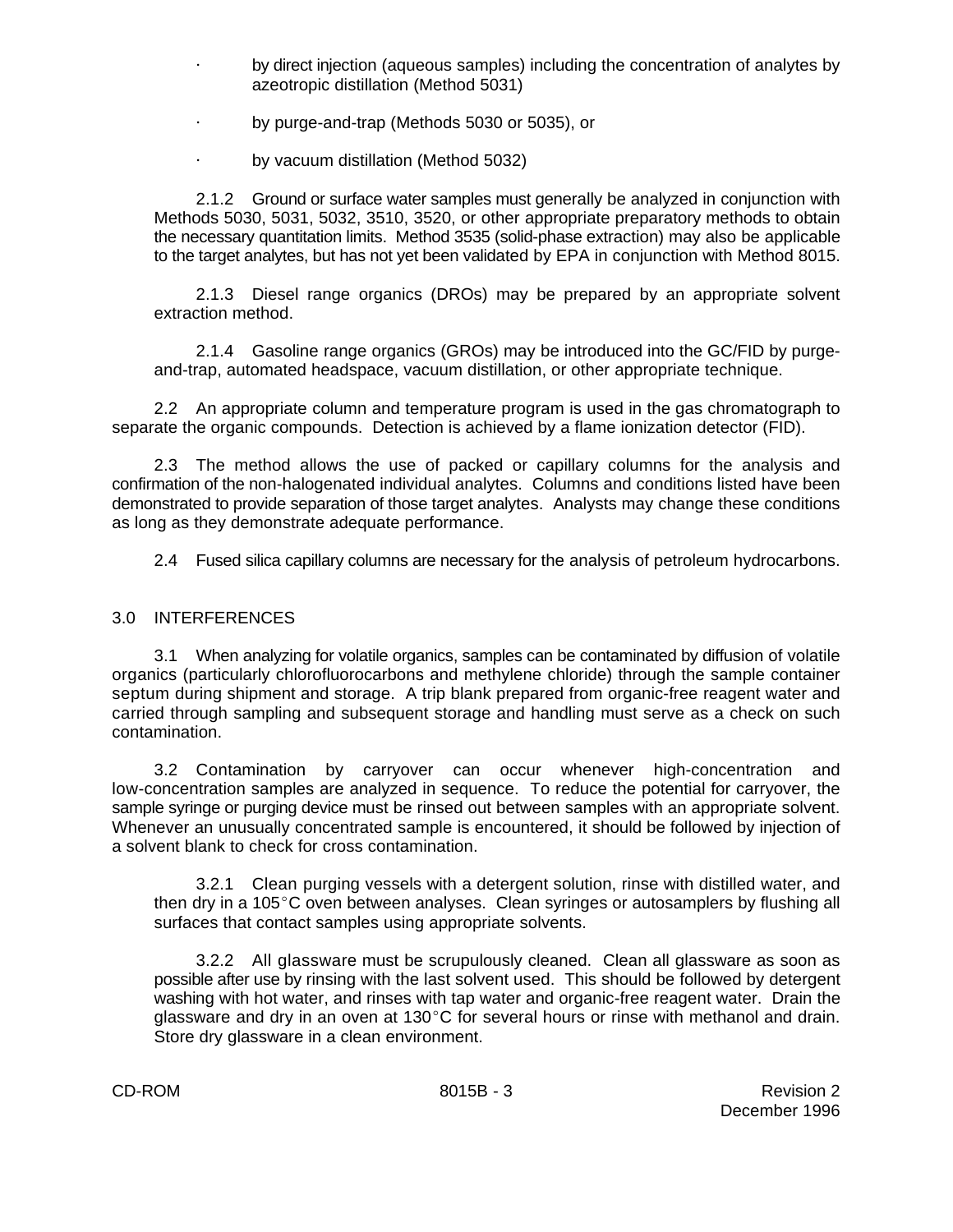3.3 The flame ionization detector (FID) is a non-selective detector. There is a potential for many non-target compounds present in samples to interfere with this analysis.

#### 4.0 APPARATUS AND MATERIALS

### 4.1 Gas chromatograph

4.1.1 Gas Chromatograph - Analytical system complete with gas chromatograph suitable for solvent injections or purge-and-trap sample introduction and all required accessories, including detectors, column supplies, recorder, gases, and syringes. A data system for measuring peak heights and/or peak areas is recommended.

## 4.1.2 Recommended GC Columns

4.1.2.1 Column 1 - 8 ft x 0.1 in. ID stainless steel or glass column packed with 1% SP-1000 on Carbopack-B 60/80 mesh or equivalent.

4.1.2.2 Column 2 - 6 ft x 0.1 in. ID stainless steel or glass column packed with n-octane on Porasil-C 100/120 mesh (Durapak) or equivalent.

4.1.2.3 Column 3 - 30 m x 0.53 mm ID fused silica capillary column bonded with DB-Wax (or equivalent), 1-µm film thickness.

4.1.2.4 Column 4 - 30 m x 0.53 mm ID fused silica capillary column chemically bonded with 5% methyl silicone (DB-5, SPB-5, RTx, or equivalent), 1.5-µm film thickness.

4.1.2.4.1 Capillary columns are needed for petroleum hydrocarbon analyses. Laboratories may use other capillary columns (e.g. 0.25-0.32 mm ID capillary columns) if they document method performance data (e.g. chromatographic resolution and MDLs) if appropriate for the intended use of the data.

4.1.2.4.2 Wide-bore columns should be installed in 1/4-inch injectors, with deactivated liners designed specifically for use with these columns.

4.1.3 Detector - Flame ionization (FID)

4.2 Sample introduction and preparation apparatus

4.2.1 Refer to the 5000 series sample preparation methods for the appropriate apparatus.

4.2.2 Samples may also be introduced into the GC via injection of solvent extracts or direct injection of aqueous samples.

4.3 Syringes

4.3.1 A 5-mL Luer-Lok glass hypodermic and a 5-mL gas-tight syringe with shutoff valve for volatile analytes.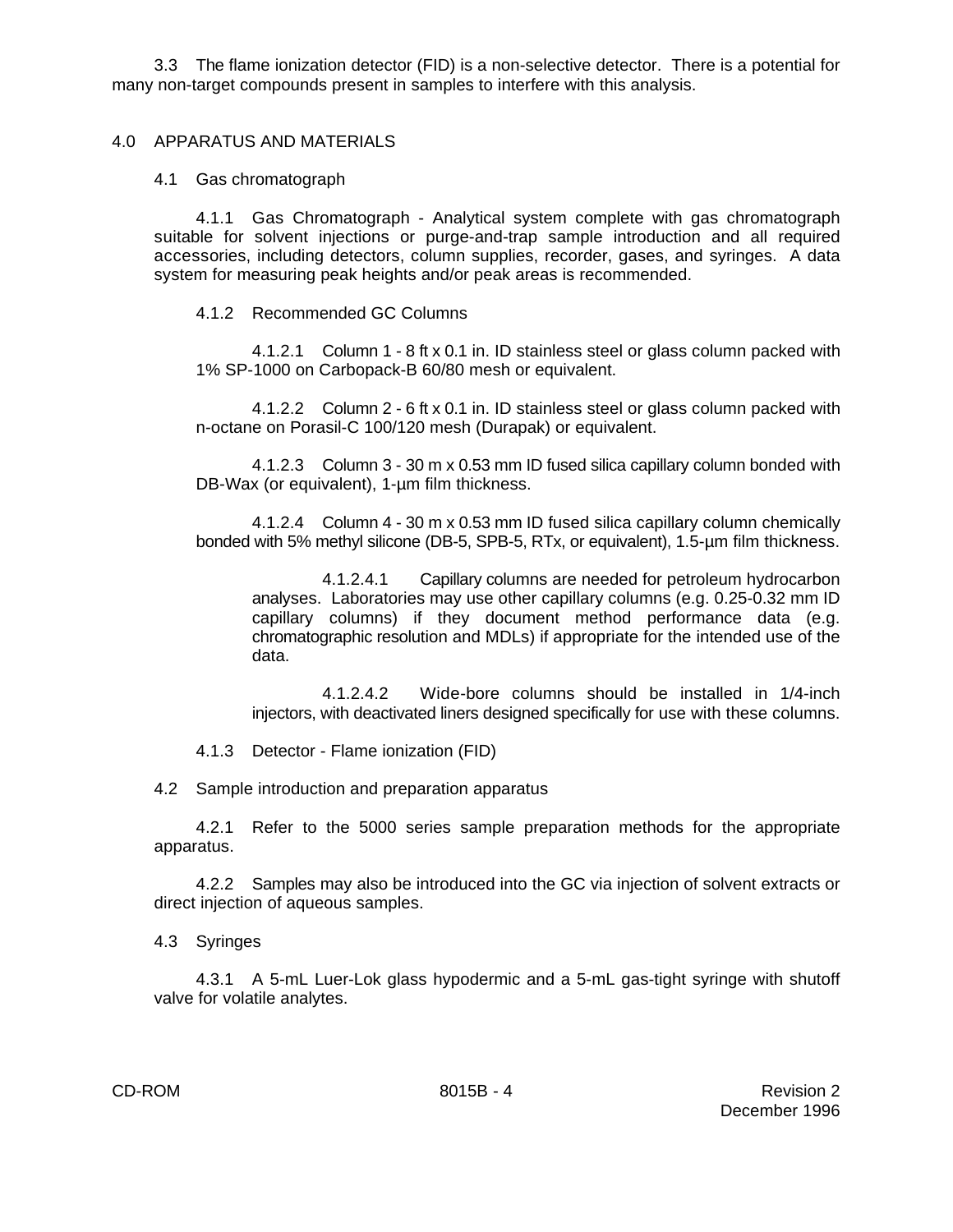4.3.2 Microsyringes - 10- and 25-µL with a 0.006 in. ID needle (Hamilton 702N or equivalent) and 100-µL.

4.4 Volumetric flasks, Class A - Appropriate sizes with ground glass stoppers.

4.5 Analytical balance - 0 - 160 g capacity, capable of measuring differences of 0.0001 g.

## 5.0 REAGENTS

5.1 Reagent grade chemicals shall be used whenever possible. Unless otherwise indicated, it is intended that all reagents shall conform to the specifications of the Committee on Analytical Reagents of the American Chemical Society, where such specifications are available. Other grades may be used, provided it is first ascertained that the reagent is of sufficiently high purity to permit its use without lessening the accuracy of the determination.

5.2 Organic-free reagent water - All references to water in this method refer to organic-free reagent water, as defined in Chapter One.

5.3 Methanol, CH<sub>3</sub>OH. Pesticide quality or equivalent. Store away from other solvents.

5.4 Fuels, e.g., gasoline or diesel. Purchase from a commercial source. Low boiling components in fuel evaporate quickly. If available, obtain fuel from the leaking tank on site.

5.5 Alkane standard. A standard containing a homologous series of n-alkanes for establishing retention times (e.g.,  $C_{10}$ - $C_{32}$  for diesel).

5.6 Stock standards - Stock solutions may be prepared from pure standard materials or purchased as certified solutions. When methanol is a target analyte or when using azeotropic distillation for sample preparation, standards should not be prepared in methanol. Standards must be replaced after 6 months or sooner, if comparison with check standards indicates a problem.

5.7 Secondary dilution standards - Using stock standard solutions, prepare secondary dilution standards, as needed, that contain the compounds of interest, either singly or mixed together. The secondary dilution standards should be prepared at concentrations such that the aqueous calibration standards prepared in Sec. 5.8 will bracket the working range of the analytical system. Secondary dilution standards should be stored with minimal headspace for volatiles and should be checked frequently for signs of degradation or evaporation, especially just prior to preparing calibration standards from them.

5.8 Calibration standards - Calibration standards at a minimum of five different concentrations are prepared in water (purge-and-trap or direct injection) or in methylene chloride (solvent injection) from the secondary dilution of the stock standards. One of the standards should be at or below the concentration equivalent to the appropriate quantitation limit for the project. The remaining concentrations should correspond to the expected range of concentrations found in real samples or should define the working range of the GC. Each standard should contain each analyte for detection by this method (e.g., some or all of the compounds listed in Sec. 1.1 may be included). Volatile organic standards are prepared in organic-free reagent water. In order to prepare accurate aqueous standard solutions, the following precautions must be observed:

5.8.1 Do not inject more than 20 µL of methanolic standards into 100 mL of water.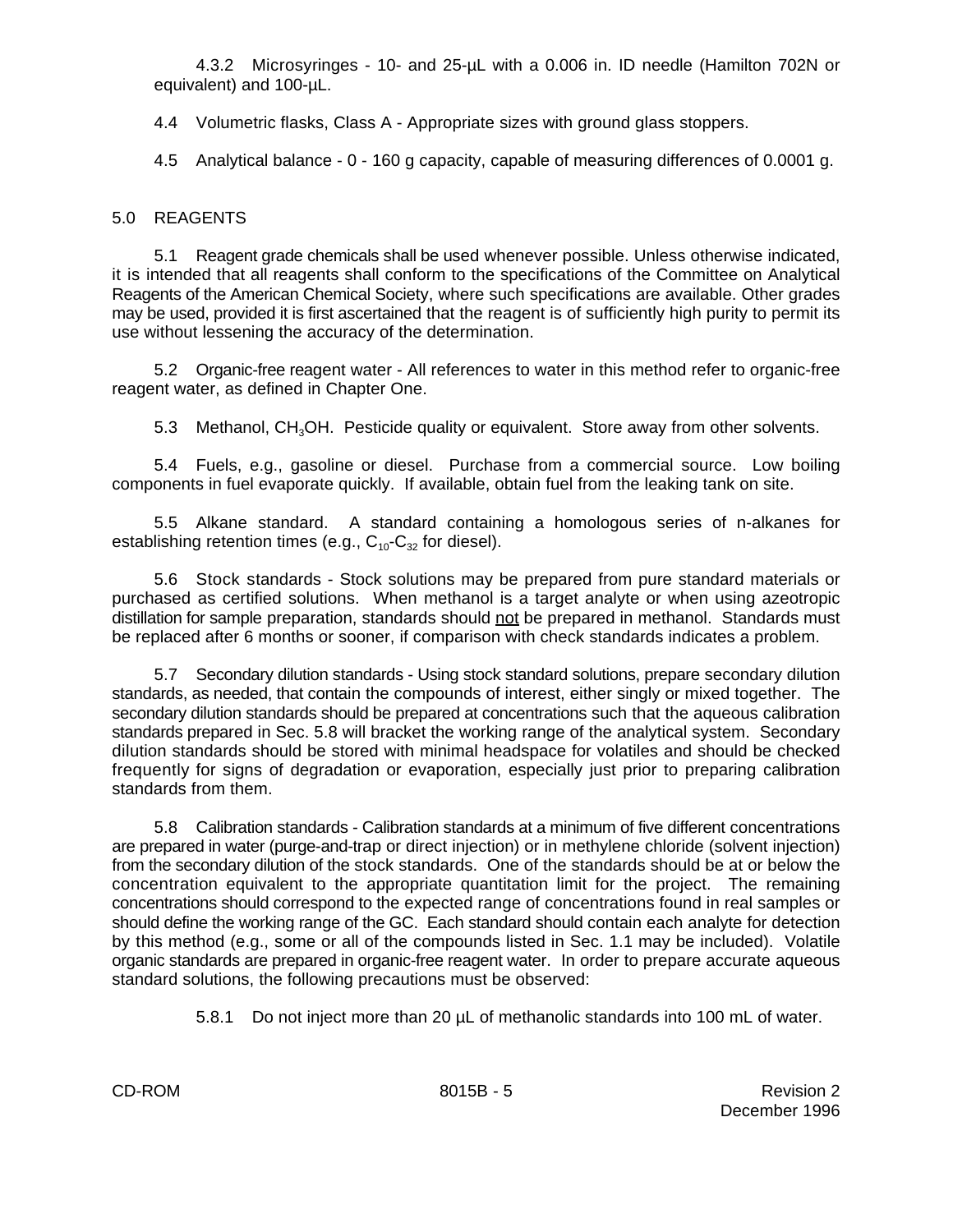5.8.2 Use a 25-µL Hamilton 702N microsyringe or equivalent (variations in needle geometry will adversely affect the ability to deliver reproducible volumes of methanolic standards into water).

5.8.3 Rapidly inject the primary standard into the filled volumetric flask. Remove the needle as fast as possible after injection.

5.8.4 Mix diluted standards by inverting the flask three times only.

5.8.5 Fill the sample syringe from the standard solution contained in the expanded area of the flask (do not use any solution contained in the neck of the flask).

5.8.6 Never use pipets to dilute or transfer samples or aqueous standards when diluting volatile organic standards.

5.8.7 Aqueous standards used for purge-and-trap analyses (Method 5030) are not stable and should be discarded after 1 hour, unless held in sealed vials with zero headspace. If so stored, they may be held for up to 24 hours. Aqueous standards used for azeotropic distillation (Method 5031) may be stored for up to a month in polytetrafluoroethylene (PTFE) sealed screw-cap bottles with minimal headspace, at  $4^{\circ}$ C, and protected from light.

5.9 Internal standards (if internal standard calibration is used) - To use this approach, the analyst must select one or more internal standards that are similar in analytical behavior to the compounds of interest. The analyst must further demonstrate that the measurement of the internal standard is not affected by method or matrix interferences. Because of these limitations, no internal standard can be suggested that is applicable to all samples. The following internal standards are recommended when preparing samples by azeotropic distillation: 2-chloroacrylonitrile, hexafluoro-2-propanol and hexafluoro-2-methyl-2-propanol.

5.10 Surrogate standards - Whenever possible, the analyst should monitor both the performance of the analytical system and the effectiveness of the method in dealing with each sample matrix by spiking each sample, standard, and blank with one or two surrogate compounds which are not affected by method interferences.

## 6.0 SAMPLE COLLECTION, PRESERVATION, AND HANDLING

See the introductory material to this chapter, Organic Analytes, Sec. 4.1.

## 7.0 PROCEDURE

## 7.1 Introduction/preparation methods

Various alternate methods are provided for sample introduction. All internal standards, surrogates, and matrix spikes (when applicable) must be added to samples before introduction into the GC/FID system. Follow the introduction method on when to add standards.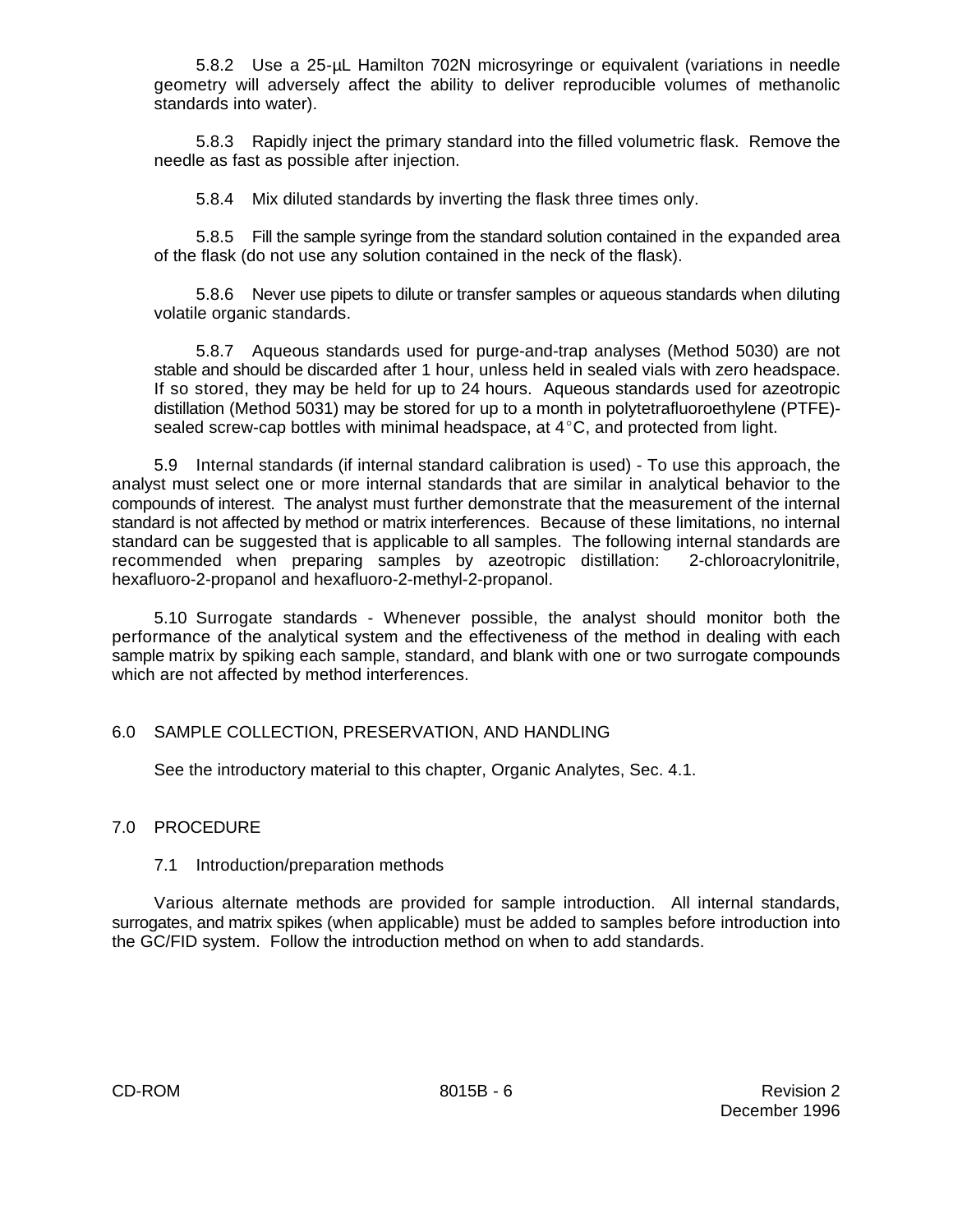- 7.1.1 Direct injection This involves direct syringe injection into the GC injection port.
	- 7.1.1.1 Volatile organics (includes gasoline range organics [GROs])

This may involve injection of an aqueous sample containing a very high concentration of analytes; injection of aqueous concentrates from Method 5031 (azeotropic distillation for nonpurgeable volatile organics); and injection of an organic solvent waste. Direct injection of aqueous samples (non-concentrated) has very limited applications. It is only permitted for the determination of volatiles at the toxicity characteristic (TC) regulatory limits or at concentrations in excess of 10,000  $\mu q/L$ . It may also be used in conjunction with the test for ignitability in aqueous samples (along with Methods 1010 and 1020) to determine if alcohol is present at > 24%.

7.1.1.2 Semivolatile organics (includes diesel range organics [DROs])

This may involve syringe injection of extracts of aqueous samples prepared by Methods 3510 or 3520 or extracts of soil/solids prepared by Methods 3540, 3541, 3545, 3550 or 3560.

WARNING: Ultrasonic extraction (Method 3550) is not as rigorous a method as the other extraction methods for soil/solids. This means it is very critical that the method be followed explicitly to achieve extraction efficiency which approaches that of Soxhlet extraction. Consult Method 3550 for information on the critical aspects of this extraction procedure.

7.1.2 Purge and trap - this includes purge and trap for aqueous samples (Method 5030) and purge and trap for solid samples (Method 5035). Method 5035 also provides techniques for extraction of solid and oily waste samples by methanol (and other water miscible solvents) with subsequent purge and trap from an aqueous matrix using Method 5030. Normally purge and trap for aqueous samples is performed at ambient temperatures while soil/solid samples utilize a 40 $\degree$ C purge to improve extraction efficiency. Occasionally, there may be a need to perform a heated purge for aqueous samples to lower detection limits; however, a 25-mL sample should provide the sensitivity needed in most situations.

7.1.3 Vacuum distillation - this is a device for the introduction of volatile organics from aqueous, solid or tissue samples (Method 5032) into the GC/FID system.

7.1.4 Automated static headspace - this is a device for the introduction of volatile organics from solid samples (Method 5021) into the GC/FID system.

7.2 Chromatographic conditions (recommended)

7.2.1 Column 1

| Carrier gas (Helium) flow rate: | 40 mL/min                   |
|---------------------------------|-----------------------------|
| Temperature program:            |                             |
| Initial temperature:            | 45°C, hold for 3 minutes    |
| Program:                        | 45°C to 220°C at 8°C/min    |
| Final temperature:              | 220°C, hold for 15 minutes. |
|                                 |                             |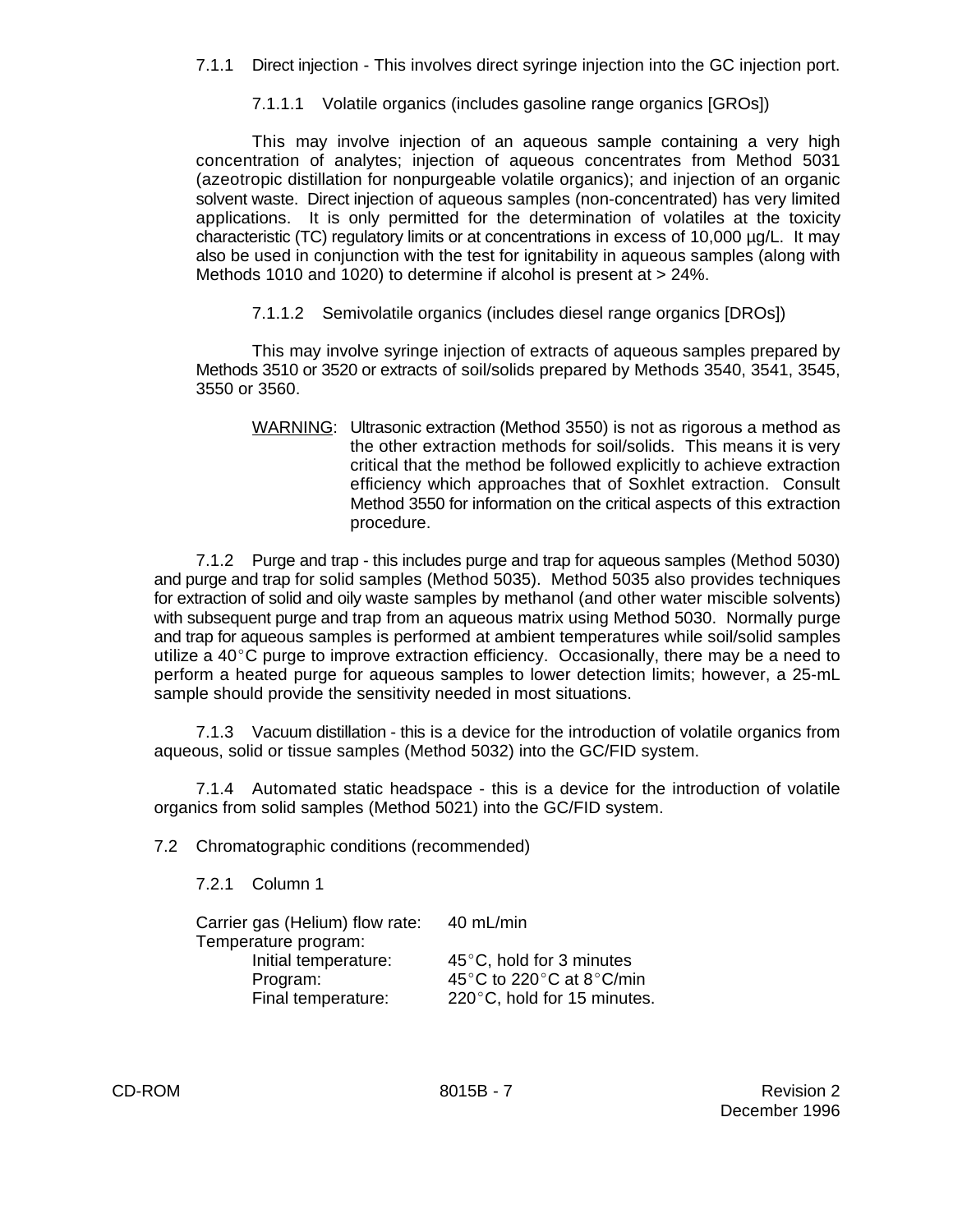| Carrier gas (Helium) flow rate:<br>Temperature program:                                                                                                                                               | 40 mL/min                                                                                                                                            |
|-------------------------------------------------------------------------------------------------------------------------------------------------------------------------------------------------------|------------------------------------------------------------------------------------------------------------------------------------------------------|
| Initial temperature:<br>Program:<br>Final temperature:                                                                                                                                                | 50°C, hold for 3 minutes<br>50°C to 170°C at 6°C/min<br>170°C, hold for 4 minutes.                                                                   |
| 7.2.3 Column 3                                                                                                                                                                                        |                                                                                                                                                      |
| Carrier gas (Helium) flow rate:<br>Temperature program:<br>Initial temperature:<br>Program:<br>Final temperature:                                                                                     | 15 mL/min<br>45°C, hold for 4 minutes<br>45°C to 220°C at 12°C/min<br>220°C, hold for 3 minutes.                                                     |
| 7.2.4 Column 4 (DROs)                                                                                                                                                                                 |                                                                                                                                                      |
| Carrier gas (Helium) flow rate:<br>Makeup gas (Helium) flow rate:<br>Injector temperature:<br>Detector temperature:<br>Temperature program:<br>Initial temperature:<br>Program:<br>Final temperature: | 5-7 mL/minute<br>30 mL/min<br>$200^{\circ}$ C<br>$340^{\circ}$ C<br>45°C, hold 3 minute<br>45°C to 275°C at 12°C/min<br>$275^{\circ}$ C, hold 12 min |
| 7.2.5 Column 4 (GROs)                                                                                                                                                                                 |                                                                                                                                                      |
| Carrier gas (Helium) flow rate:<br>Makeup gas (Helium) flow rate:<br>Injector temperature:<br>Detector temperature:<br>Temperature program:<br>Initial temperature:<br>Program:<br>Final temperature: | 5-7 mL/minute<br>30 mL/min<br>$200^{\circ}$ C<br>340°C<br>45°C, hold 1 minute<br>45°C to 100°C at 5°C/min<br>100°C to 275°C, at 8°C/min              |
| Final hold:                                                                                                                                                                                           | 5 min                                                                                                                                                |

## 7.3 Initial calibration

7.3.1 Set up the sample introduction system as outlined in the method of choice (see Sec. 7.1). A different calibration curve is necessary for each sample introduction mode because of the differences in conditions and equipment. Establish chromatographic operating parameters that provide instrument performance equivalent to that documented in this method. Prepare calibration standards using the procedures described above (Sec. 5.8). The external standard technique is described below. Analysts wishing to use the internal standard technique are referred to Method 8000. Recommended internal standards for the non-purgeable volatiles include hexafluoro-2-propanol, hexafluoro-2-methyl-2-propanol, and 2-chloroacrylonitrile.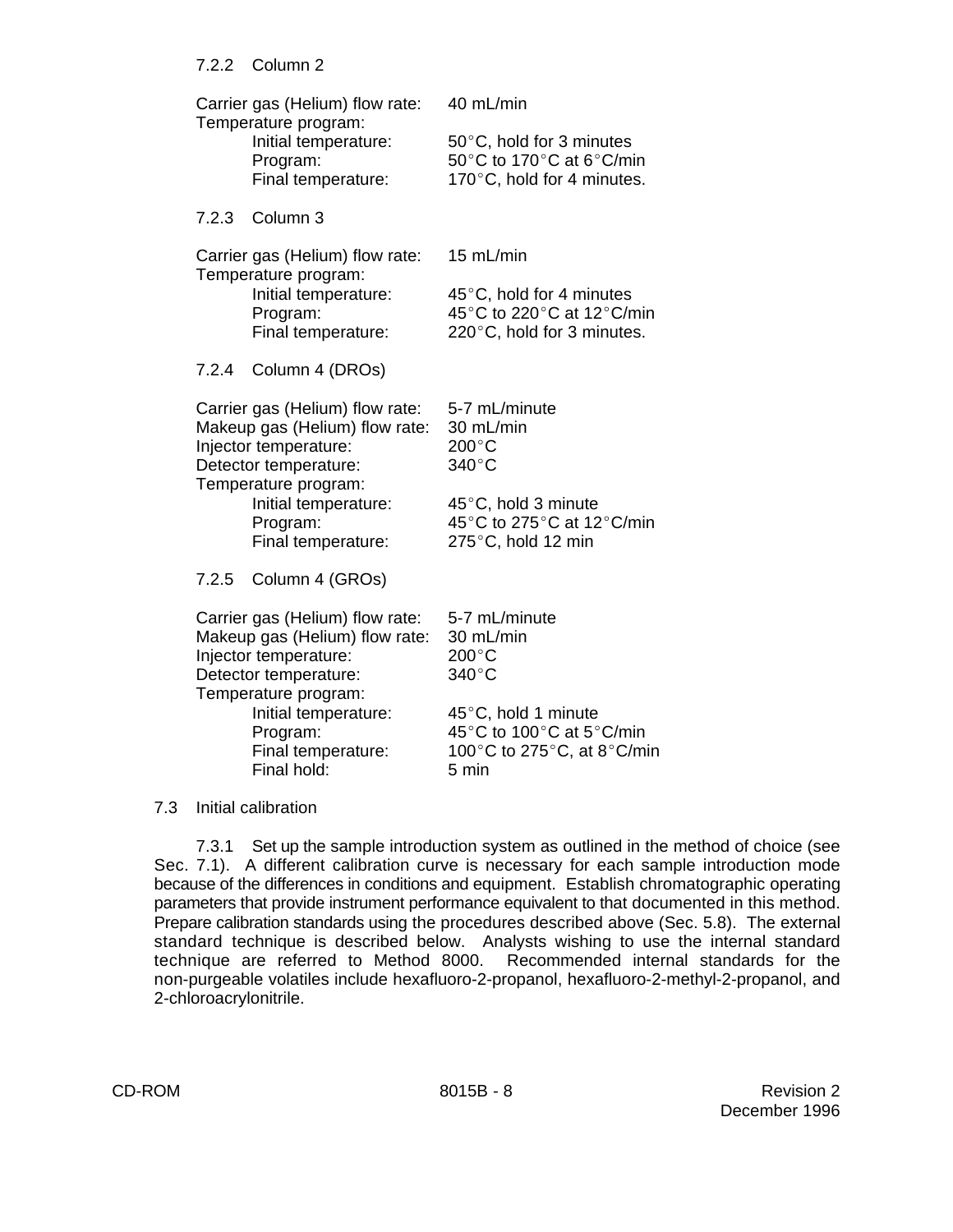7.3.2 External standard calibration procedure for single component analytes

7.3.2.1 For each analyte and surrogate of interest, prepare calibration standards at a minimum of five different concentrations by adding volumes of one or more stock standards to a volumetric flask and diluting to volume with an appropriate solvent. One of the external standards should be at a concentration at or below the quantitation limit necessary for the project (based on the concentration in the final volume specified in the preparation method, with no dilutions). The other concentrations should correspond to the expected range of concentrations found in real samples or should define the working range of the detector.

7.3.2.2 Introduce each calibration standard using the technique that will be used to introduce the actual samples into the gas chromatograph. Tabulate peak height or area responses against the mass injected. Calculate the calibration factor (CF) for each single component analyte as described in Method 8000.

7.3.3 External standard calibration procedure for DROs and GROs

The calibration of DROs and GROs is markedly different from that for single component analytes. In particular, the response used for calibration must represent the entire area of the chromatogram within the retention time range for the fuel type (DROs or GROs), including the unresolved complex mixture that lies below the individual peaks. See Sec. 7.7.2 for information on calculating this area.

7.3.3.1 For each fuel type, prepare calibration standards at a minimum of five different concentrations by adding volumes of one or more stock standards to a volumetric flask and diluting to volume with an appropriate solvent. One of the external standards should be at a concentration at or below the quantitation limit necessary for the project (based on the concentration in the final volume specified in the preparation method, with no dilutions). The other concentrations should correspond to the expected range of concentrations found in real samples or should define the working range of the detector.

NOTE: Whenever possible, the calibration should be performed using the specific fuel that is contaminating the site (e.g., a sample of the fuel remaining in the tank suspected of leaking). Where such samples are not available or not known, use recently purchased commerciallyavailable fuel. A qualitative screening injection and GC run may be performed to identify unknown fuels.

7.3.3.2 Introduce each calibration standard using the technique that will be used to introduce the actual samples into the gas chromatograph. Determine the area of the response as described in Sec. 7.7.2. Calculate the calibration factor (CF) for each fuel type as shown below:

Calibration Factor = Total Area within Retention Time Range Mass injected (in nanograms)

# 7.3.4 Calibration linearity

The linearity of the calibration must be assessed. This applies to both the single component analytes and the fuel types.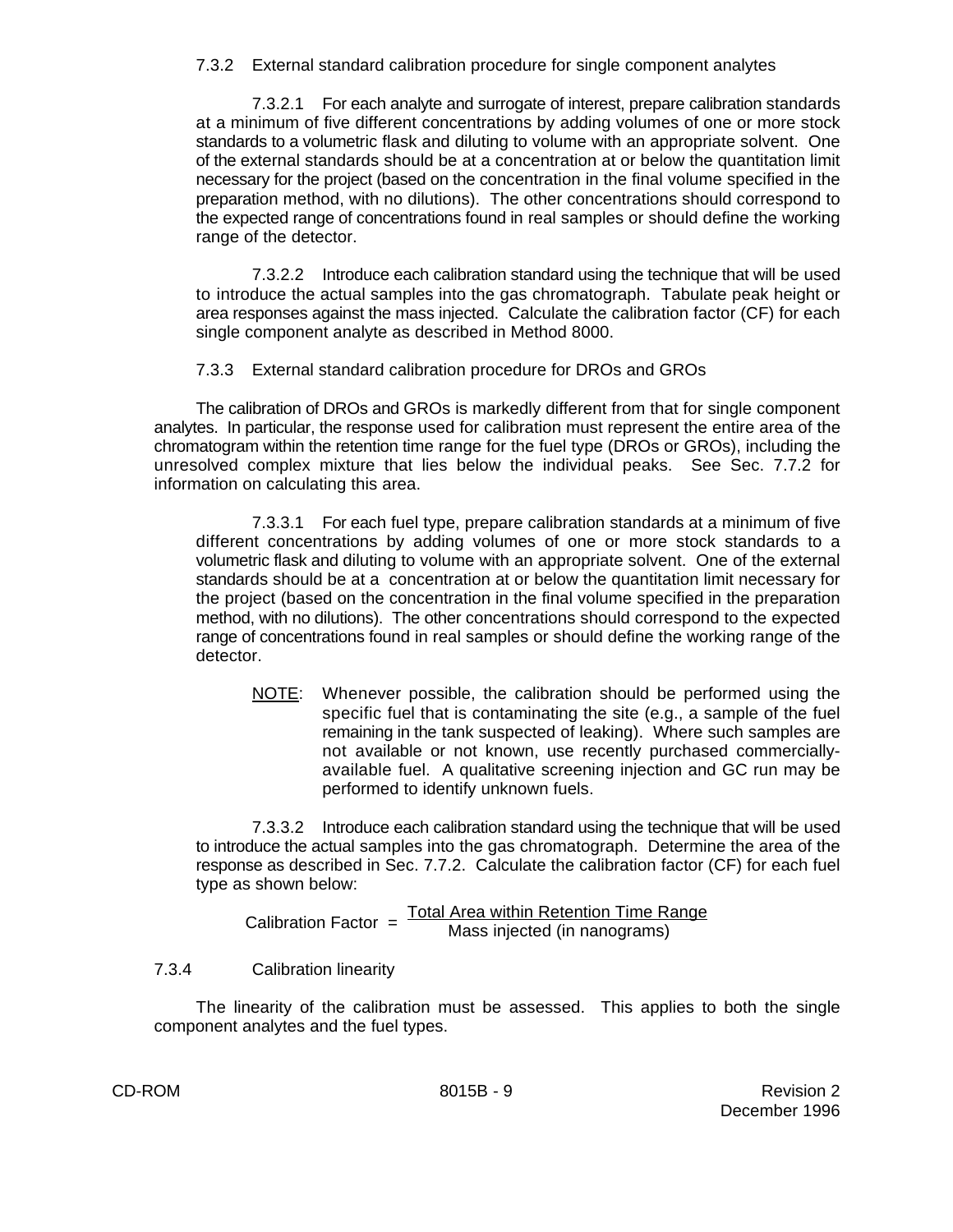7.3.4.1 If the percent relative standard deviation (%RSD) of the calibration factor is less than 20% over the working range, linearity through the origin can be assumed, and the average calibration factor can be used in place of a calibration curve.

7.3.4.2 If the % RSD is more than 20% over the working range, linearity through the origin cannot be assumed. See Method 8000 for other calibration options that may be employed.

#### 7.4 Retention time windows

Single component target analytes (see Sec. 1.1) are identified on the basis of retention time windows. GROs and DROs are distinguished on the basis of the ranges of retention times for characteristic components in each type of fuel.

7.4.1 Before establishing retention time windows, make sure that the chromatographic system is functioning reliably and that the operating parameters have been optimized for the target analytes and surrogates in the sample matrix to be analyzed. Establish the retention time windows for single component target analytes using the procedure described in Sec. 7.0 of Method 8000.

7.4.2 The retention time range for GROs is defined during initial calibration. Two specific gasoline components are used to establish the range, 2-methylpentane and 1,2,4 trimethylbenzene. Use the procedure described in Sec. 7.0 of Method 8000 to establish the retention time windows for these two components. The retention time range is then calculated based on the lower limit of the RT window for the first eluting component and the upper limit of the RT window for the last eluting component.

7.4.3 The retention time range for DROs is defined during initial calibration. The range is established from the retention times of the  $C_{10}$  and C  $_{28}$  alkanes. Use the procedure described in Sec. 7.0 of Method 8000 to establish the retention time windows for these two components. The retention time range is then calculated based on the lower limit of the RT window for the first eluting component and the upper limit of the RT window for the last eluting component.

#### 7.5 Calibration verification

7.5.1 The working calibration curve, and retention times must be verified at the beginning of each 12-hour work shift as a minimum requirement. Verification is accomplished by the measurement of one or more calibration standards (normally mid-concentration) that contain all of the target analytes and surrogates when individual target analytes are being analyzed. Verification is accomplished by the measurement of the fuel standard and the hydrocarbon retention time standard when petroleum hydrocarbons are being analyzed. Additional analyses of the verification standard(s) throughout a 12-hour shift are strongly recommended, especially for samples that contain visible concentrations of oily material. See Sec. 7.0 "calibration verification" of Method 8000 for more detailed information.

7.5.2 Calculate the % difference as detailed in Sec. 7.0 of Method 8000. If the response for any analyte is within  $\pm 15\%$  of the response obtained during the initial calibration, then the initial calibration is considered still valid, and analyst may continue to use the mean CF or RF values from the initial calibration to quantitate sample results. For analyses employing azeotropic distillation as the sample introduction technique, the % difference may be up to  $\pm 20\%$ . If the response for any analyte varies from the predicted response by more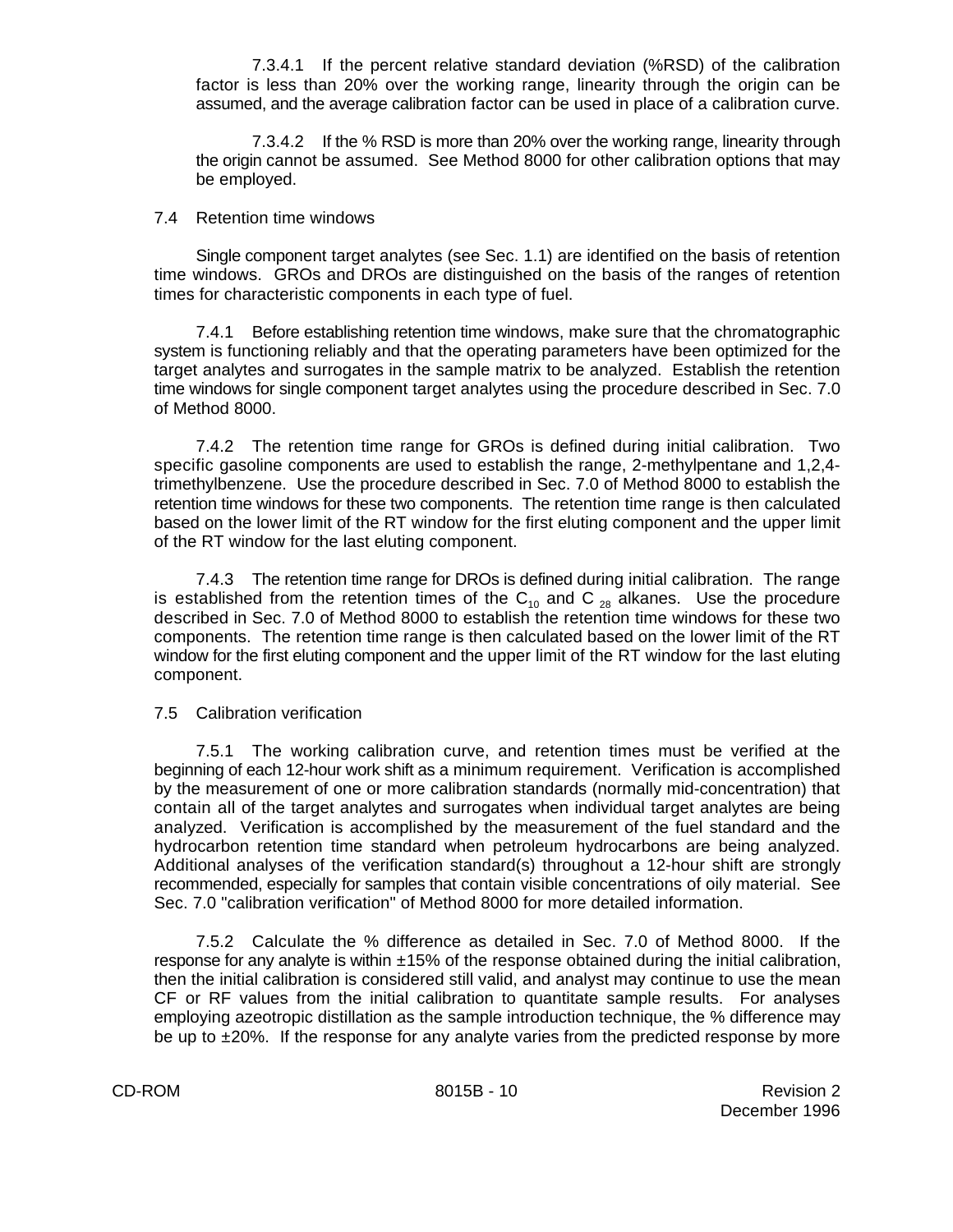than ±15% (±20% for azeotropic distillation), corrective action must be taken to restore the system or a new calibration curve must be prepared for that compound.

7.5.3 All target analytes and surrogates or n-alkanes in the calibration verification analyses must fall within previously established retention time windows. If the retention time of any analyte does not fall within the  $\pm$  3 $\sigma$  window, corrective action must be taken to restore the system or a new calibration curve must be prepared for that compound.

7.5.4 Solvent blanks and any method blanks should be run with calibration verification analyses to confirm that laboratory contamination does not cause false positives.

### 7.6 Gas chromatographic analysis

7.6.1 Samples are analyzed in a set referred to as an analysis sequence. The sequence begins with calibration verification followed by sample extract analyses. Additional analyses of the verification standard(s) throughout a 12-hour shift are strongly recommended, especially for samples that contain visible concentrations of oily material. A verification standard is also necessary at the end of a set. The sequence ends when the set of samples has been injected or when retention time and/or % difference QC criteria are exceeded.

If the criteria are exceeded, inspect the gas chromatographic system to determine the cause and perform whatever maintenance is necessary before recalibrating and proceeding with sample analysis. All sample analyses performed using external standard calibration must be bracketed with acceptable data quality analyses (e.g., calibration and retention time criteria). Therefore, all samples must be reanalyzed that fall within the standard that exceeded criteria and the last standard that was acceptable.

7.6.2 Samples are analyzed with the same instrument configuration as is used during calibration. When using Method 5030 for sample introduction, analysts are cautioned that opening a sample vial or drawing an aliquot from a sealed vial (thus creating headspace) will compromise samples analyzed for volatiles. Therefore, it is recommended that analysts prepare two samples for purge-and-trap analysis. The second sample can be stored for 24 hours to ensure that an uncompromised sample is available for analysis or dilution, if the analysis of the first sample is unsuccessful or if results exceed the calibration range of the instrument. Distillates from Method 5031 may be split into two portions and held at  $4^{\circ}$ C prior to analysis. It is recommended that the distillate be analyzed within 24 hours of distillation. Distillates must be analyzed within 7 days of distillation.

7.6.3 Sample concentrations are calculated by comparing sample response data with the initial calibration of the system (Sec. 7.3). Therefore, if sample response exceeds the limits of the initial calibration range, a dilution of the sample must be analyzed. For volatile organic aqueous samples, the dilution must be performed on a second aliquot of the sample which has been properly sealed and stored prior to use and reanalysis. Extracts should be diluted so that all peaks are on scale, as overlapping peaks are not always evident when peaks are off scale. Computer reproduction of chromatograms, manipulated to ensure all peaks are on scale over a 100-fold range, are acceptable as long as calibration limits are not exceeded. Peak height measurements are recommended over peak area integration when overlapping peaks cause errors in area integration.

7.6.4 Tentative identification of a single component analyte occurs when a peak from a sample extract falls within the daily retention time window. Confirmation is required on a second column or by GC/MS. Since the flame ionization detector is non-specific, it is highly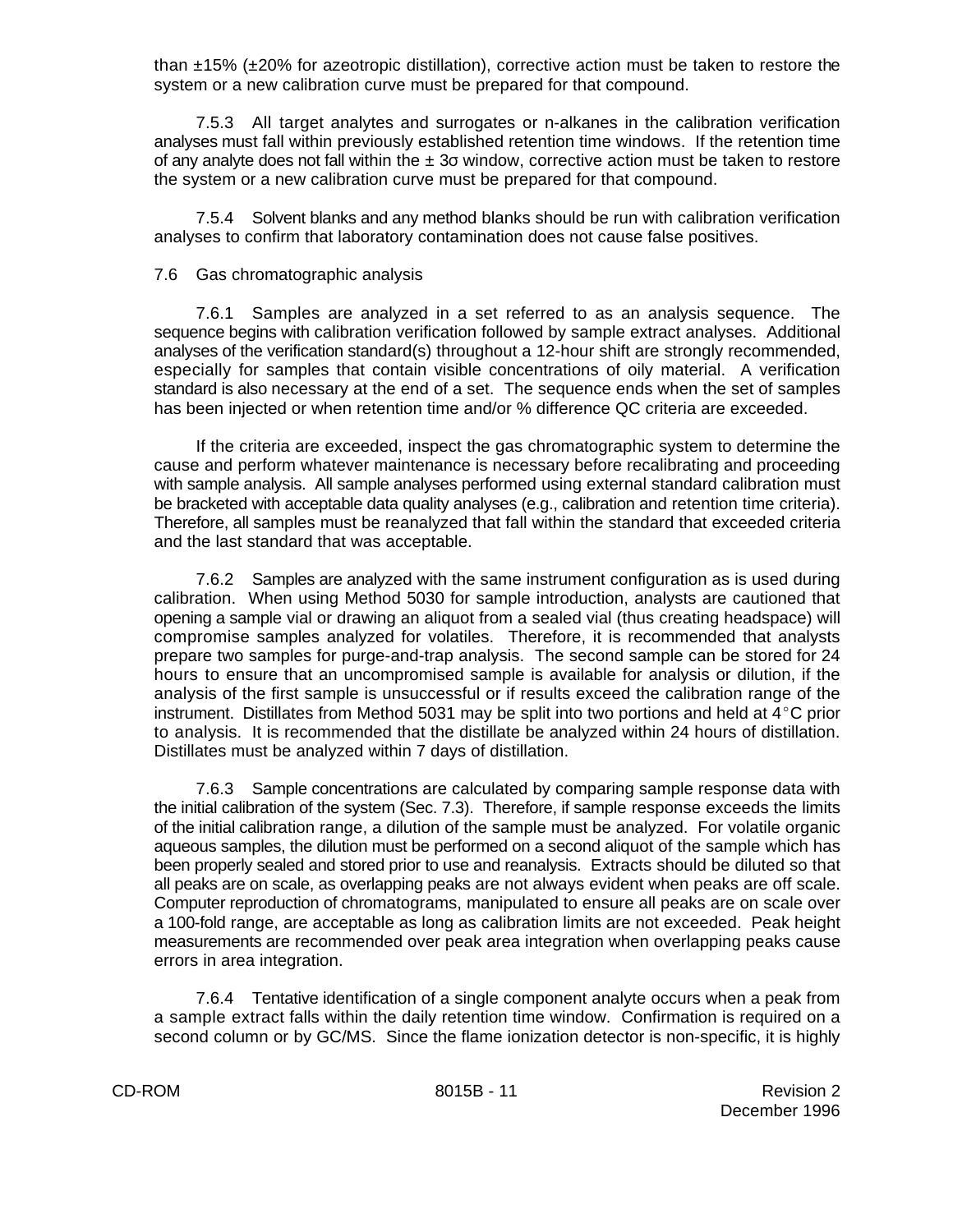recommended that GC/MS confirmation be performed on single component analytes unless historical data are available to support the identification(s).

7.6.5 Second column confirmation is generally not necessary for petroleum hydrocarbon analysis. However, if analytical interferences are indicated, analysis using the second GC column is required. Also, the analyst must ensure that the sample hydrocarbons fall within the retention time range established during the initial calibration.

NOTE: Identification of fuels, especially gasoline, is complicated by their inherent volatility. The early eluting compounds in fuels are obviously the most volatile and the most likely to have weathered unless sampled immediately following a spill. The most highly volatile fraction of gasoline constitutes 50% of the total peak area of a gasoline chromatogram. This fraction is least likely to be present in an environmental sample or present in only very low concentration in relation to the remainder of a gasoline chromatogram.

7.6.6 The performance of the entire analytical system should be checked every 12 hours, using data gathered from analyses of blanks, standards, and replicate samples. Significant peak tailing must be corrected. Tailing problems are generally traceable to active sites on the column, cold spots in a GC, the detector operation, or leaks in the system. See Sec. 7.9 for GC/FID system maintenance. Follow manufacturer's instructions for maintenance of the introduction device.

## 7.7 Calculations

7.7.1 The concentration of each analyte in the sample may be determined by calculating the amount of standard purged or injected, from the peak response, using the calibration curve or the mean CF or RF from the initial curve.

7.7.2 While both diesel fuel and gasoline contain a large number of compounds that will produce well resolved peaks in a GC/FID chromatogram, both fuels contain many other components that are not chromatographically resolved. This unresolved complex mixture results in the "hump" in the chromatogram that is characteristic of these fuels. In addition, although the resolved peaks are important for the identification of the specific fuel type, the area of the unresolved complex mixture contributes a significant portion of the area of the total response.

7.7.2.1 For the analysis of DROs, sum the area of all peaks eluting between  $C_{10}$ and  $C_{28}$ . This area is generated by projecting a horizontal baseline between the retention times of  $C_{10}$  and  $C_{28}$ .

7.7.2.2 Because the chromatographic conditions employed for DRO analysis can result in significant column bleed and a resulting rise in the baseline, it is appropriate to perform a subtraction of the column bleed from the area of the DRO chromatogram. In order to accomplish this subtraction, a methylene chloride blank should be analyzed during each 12-hour analytical shift during which samples are analyzed for DROs. The area of this chromatogram is measured in the same fashion as is used for samples (see Sec. 7.7.2.1), by projecting a horizontal baseline across the retention time range for DROs. This area is then subtracted from the area measured for the sample and the difference in areas is used to calculate the DRO concentration, using the equations in Method 8000.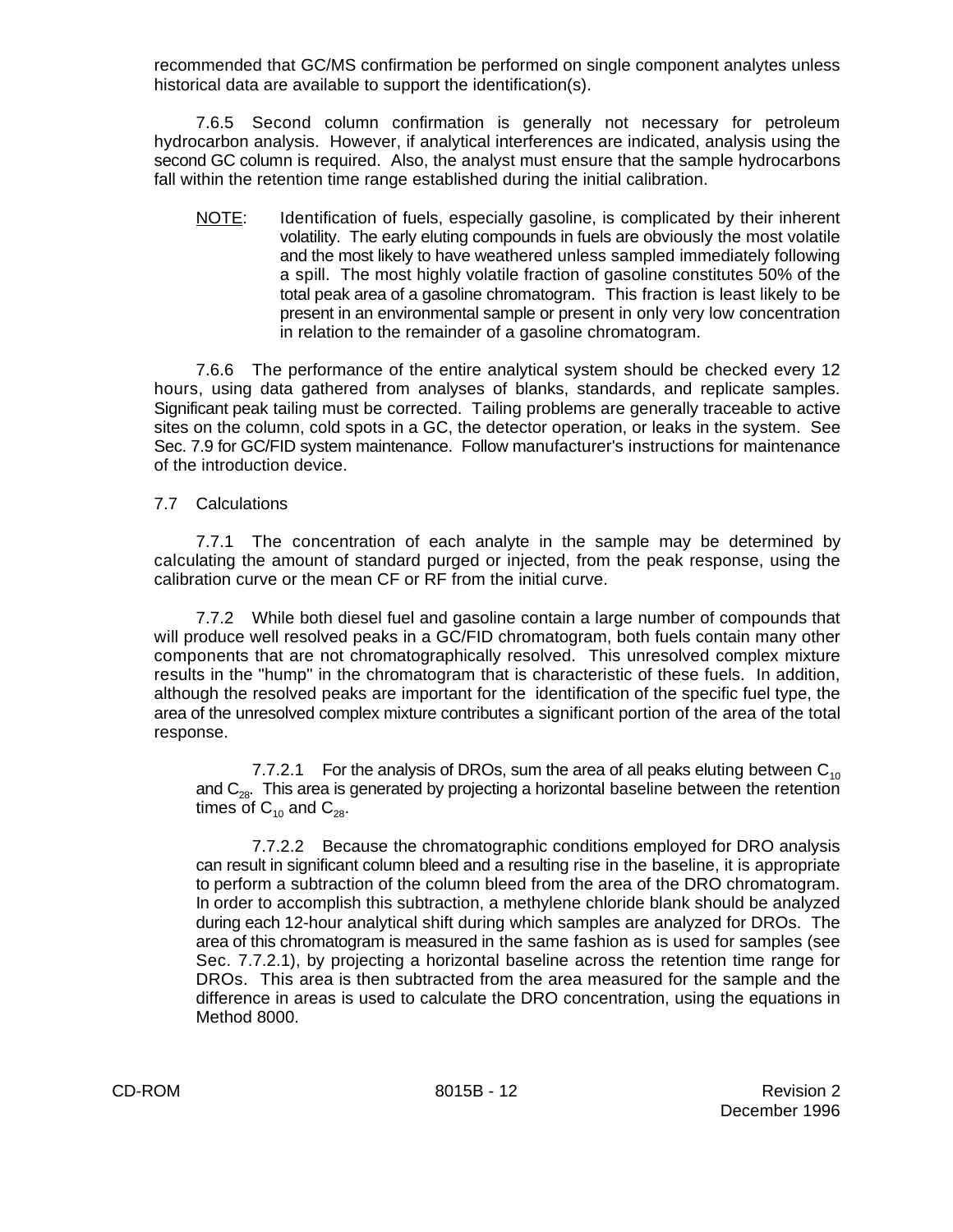7.7.2.3 For the analysis of GROs, sum the area of all peaks eluting between 2 methylpentane and 1,2,4-trimethyl benzene. This area is used to calculate the GRO concentration, using the equations in Method 8000. Column bleed subtraction is not generally required for GRO analysis.

7.7.3 Refer to Method 8000, Sec. 7.0 for calculation formulae. The formulae cover external and internal standard calibration, aqueous and non-aqueous samples and linear and non-linear calibration curves.

#### 7.8 Screening

7.8.1 Method 8015 with single-point calibration can also be used for GC/FID screening in order to reduce instrument down-time when highly contaminated samples are analyzed using GC/MS (e.g., Methods 8260 and 8270).

7.8.2 The same configuration of introduction device interfaced to the GC/MS may be utilized for the GC/FID or alternative configurations are acceptable.

7.8.3 Establish that the system response and chromatographic retention times are stable. Analyze the high-point GC/MS calibration standard.

7.8.4 Analyze samples or sample extracts. Compare peak heights in the sample chromatograms with the high-point standard to establish that no compound with the same retention time as a target analyte exceeds the calibration range. However, the FID is much less sensitive to halogenated compounds than the GC/MS system, therefore, the above comparison is not an absolute certainty.

7.8.5 It is recommended that the high-point standard should be run at least every 12 hours to confirm the stability of instrument response and chromatographic retention times. However, there is no QC requirement for screening.

#### 7.9 Instrument Maintenance

7.9.1 Injection of sample extracts from waste sites often leaves a high boiling residue in: the injection port area, splitters when used, and the injection port end of the chromatographic column. This residue effects chromatography in many ways (i.e., peak tailing, retention time shifts, analyte degradation, etc.) and, therefore, instrument maintenance is very important. Residue buildup in a splitter may limit flow through one leg and therefore change the split ratios. If this occurs during an analytical run, the quantitative data may be incorrect. Proper cleanup techniques will minimize the problem and instrument QC will indicate when instrument maintenance is required.

#### 7.9.2 Suggested chromatograph maintenance

Corrective measures may require any one or more of the following remedial actions. Also see Sec. 7.0 in Method 8000 for additional guidance on corrective action for capillary columns and the injection port.

7.9.2.1 Splitter connections - For dual columns which are connected using a press-fit Y-shaped glass splitter or a Y-shaped fused-silica connector, clean and deactivate the splitter or replace with a cleaned and deactivated splitter. Break off the first few inches (up to one foot) of the injection port side of the column. Remove the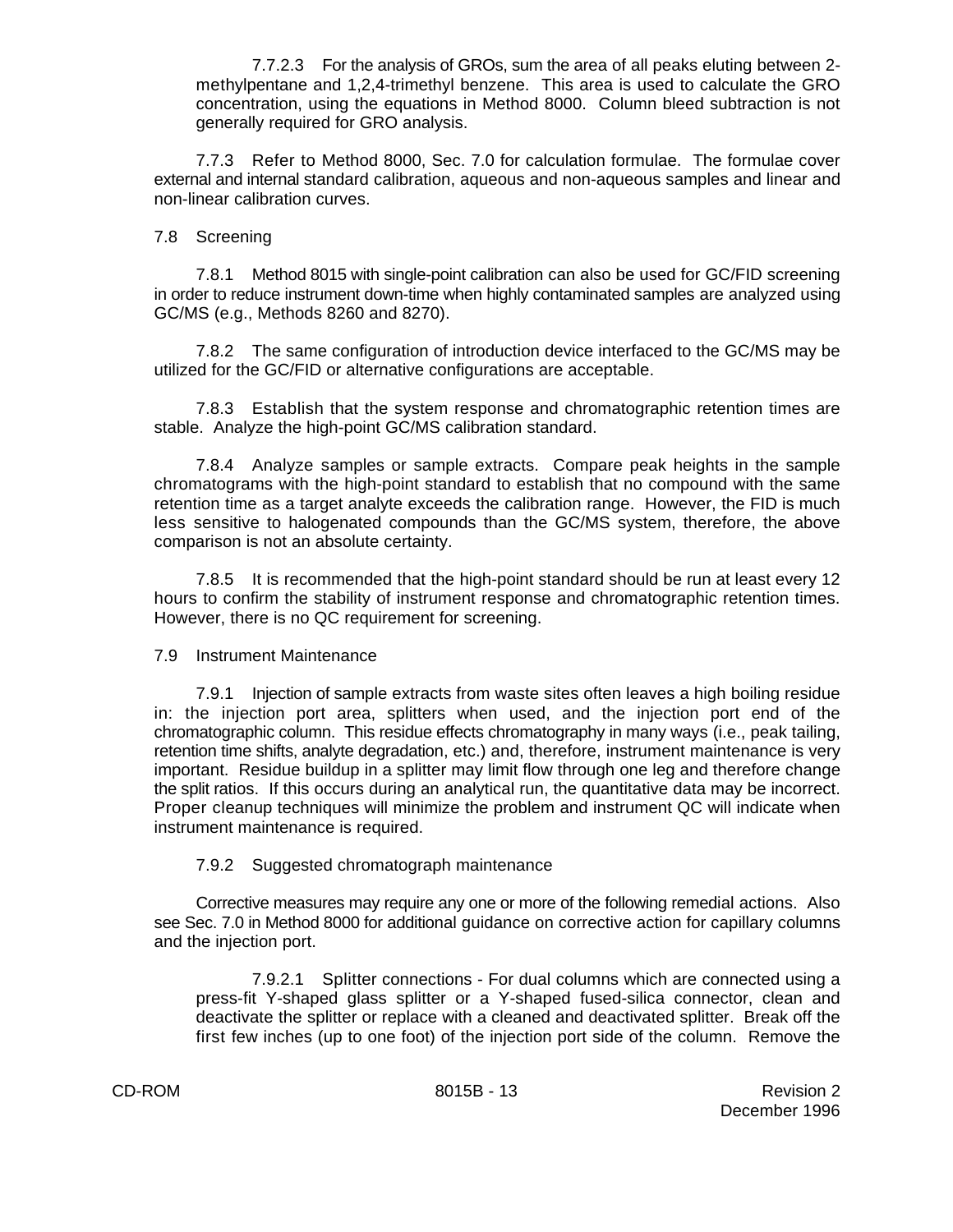columns and solvent backflush according to the manufacturer's instructions. If these procedures fail to eliminate the degradation problem, it may be necessary to deactivate the metal injector body and/or replace the columns.

7.9.2.2 Column rinsing - The column should be rinsed with several column volumes of an appropriate solvent. Both polar and nonpolar solvents are recommended. Depending on the nature of the sample residues expected, the first rinse might be water, followed by methanol and acetone; methylene chloride is a satisfactory final rinse and in some cases may be the only solvent required. The column should then be filled with methylene chloride and allowed to remain flooded overnight to allow materials within the stationary phase to migrate into the solvent. The column is then flushed with fresh methylene chloride, drained, and dried at room temperature with a stream of ultrapure nitrogen passing through the column.

## 8.0 QUALITY CONTROL

8.1 Refer to Chapter One and Method 8000 for specific quality control (QC) procedures. Quality control procedures to ensure the proper operation of the various sample preparation and/or sample introduction techniques can be found in Methods 3500 and 5000. Each laboratory should maintain a formal quality assurance program. The laboratory should also maintain records to document the quality of the data generated.

8.2 Quality control procedures necessary to evaluate the GC system operation are found in Method 8000, Sec. 7.0 and include evaluation of retention time windows, calibration verification and chromatographic analysis of samples.

8.3 Initial Demonstration of Proficiency - Each laboratory must demonstrate initial proficiency with each sample preparation and determinative method combination it utilizes, by generating data of acceptable accuracy and precision for target analytes in a clean matrix. The laboratory must also repeat the following operations whenever new staff are trained or significant changes in instrumentation are made. See Method 8000, Sec. 8.0 for information on how to accomplish this demonstration.

8.4 Sample Quality Control for Preparation and Analysis - The laboratory must also have procedures for documenting the effect of the matrix on method performance (precision, accuracy, and detection limit). At a minimum, this includes the analysis of QC samples including a method blank, a matrix spike, a duplicate, and a laboratory control sample (LCS) in each analytical batch and the addition of surrogates to each field sample and QC sample.

8.4.1 Documenting the effect of the matrix should include the analysis of at least one matrix spike and one duplicate unspiked sample or one matrix spike/matrix spike duplicate pair. The decision on whether to prepare and analyze duplicate samples or a matrix spike/matrix spike duplicate must be based on a knowledge of the samples in the sample batch. If samples are expected to contain target analytes, then laboratories may use one matrix spike and a duplicate analysis of an unspiked field sample. If samples are not expected to contain target analytes, laboratories should use a matrix spike and matrix spike duplicate pair.

8.4.2 A Laboratory Control Sample (LCS) should be included with each analytical batch. The LCS consists of an aliquot of a clean (control) matrix similar to the sample matrix and of the same weight or volume. The LCS is spiked with the same analytes at the same concentrations as the matrix spike. When the results of the matrix spike analysis indicate a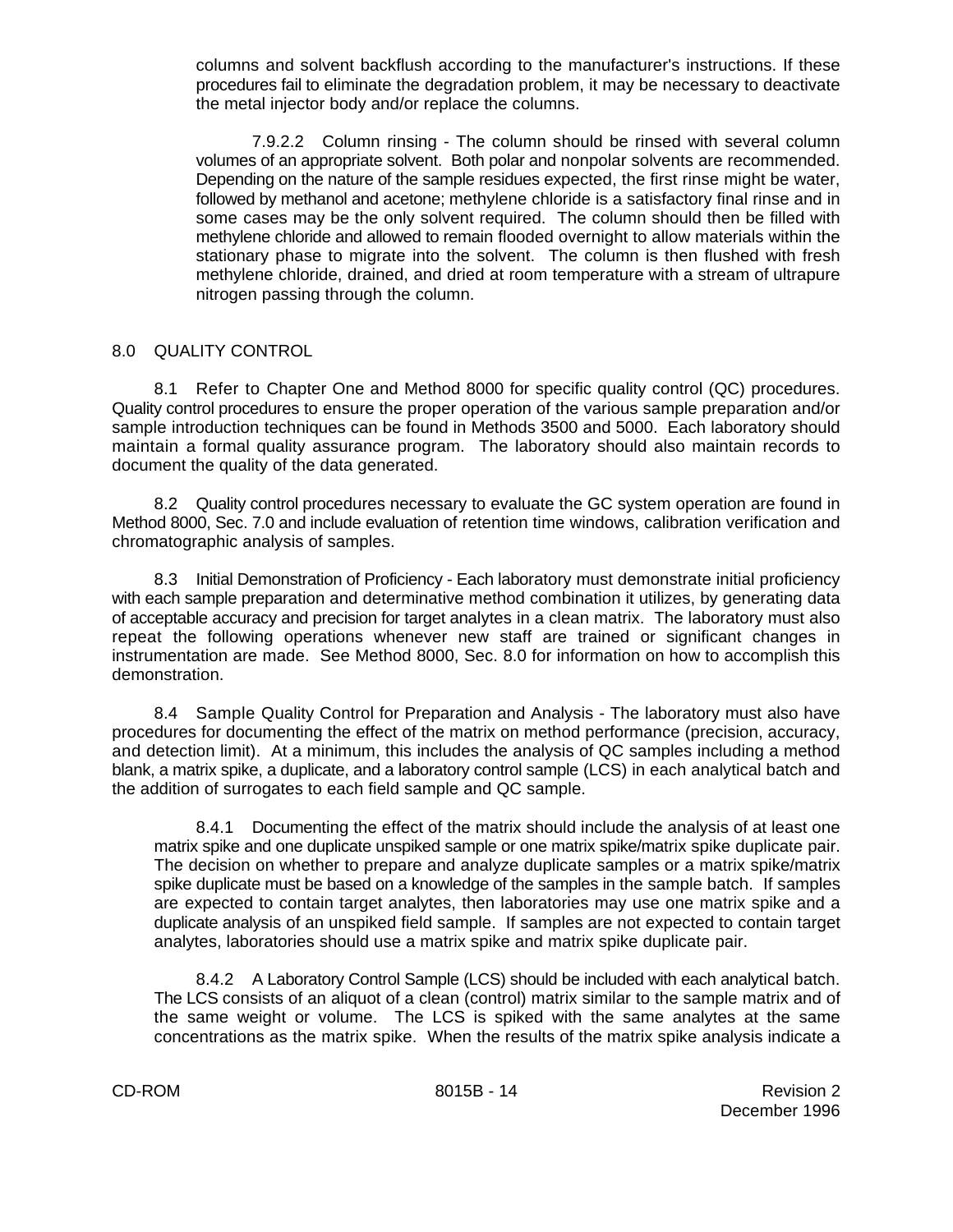potential problem due to the sample matrix itself, the LCS results are used to verify that the laboratory can perform the analysis in a clean matrix.

8.4.3 See Method 8000, Sec. 8.0 for the details on carrying out sample quality control procedures for preparation and analysis.

8.5 Surrogate recoveries - The laboratory must evaluate surrogate recovery data from individual samples versus the surrogate control limits developed by the laboratory. See Method 8000, Sec. 8.0 for information on evaluating surrogate data and developing and updating surrogate limits.

8.6 It is recommended that the laboratory adopt additional quality assurance practices for use with this method. The specific practices that are most productive depend upon the needs of the laboratory and the nature of the samples. Whenever possible, the laboratory should analyze standard reference materials and participate in relevant performance evaluation studies.

### 9.0 METHOD PERFORMANCE

9.1 Specific method performance information for non-purgeable volatiles prepared using the azeotropic microdistillation technique from Method 5031 is included in Tables 1, 3 and 4 for aqueous matrices and in Tables 2 and 5 for solid matrices.

9.2 Specific method performance information is provided for diesel fuel spiked into soil in Tables 6 and 7.

### 10.0 REFERENCES

- 1. Bellar, T.A., and J.J. Lichtenberg. "Determining Volatile Organics at Microgram-per-Liter Levels by Gas Chromatography", J. Amer. Water Works Assoc., 66(12), pp. 739-744 (1974).
- 2. Bellar, T.A., and J.J. Lichtenberg. "Semi-Automated Headspace Analysis of Drinking Waters and Industrial Waters for Purgeable Volatile Organic Compounds", in Van Hall, ed., Measurement of Organic Pollutants in Water and Wastewater, ASTM STP 686, pp. 108-129, 1979.
- 3. Development and Application of Test Procedures for Specific Organic Toxic Substances in Wastewaters: Category 11 - Purgeables and Category 12 - Acrolein, Acrylonitrile, and Dichlorodifluoromethane, Report for EPA Contract 68-03-2635.
- 4. Bruce, M.L., R.P. Lee, and M.W. Stevens. "Concentration of Water Soluble Volatile Organic Compounds from Aqueous Samples by Azeotropic Microdistillation", Environ. Sci. Technol. 1992, 26, 160-163.
- 5. Tsang, S.F., N. Chau, P.J. Marsden, and K.R. Carter. "Evaluation of the EnSys PETRO RISC kit for TPH", Report for Ensys, Inc., Research Triangle Park, NC, 27709, 1992.
- 6. "Interlaboratory Study of Three Methods for Analyzing Petroleum Hydrocarbons in Soils," API Publication Number 4599, American Petroleum Institute, March 1994.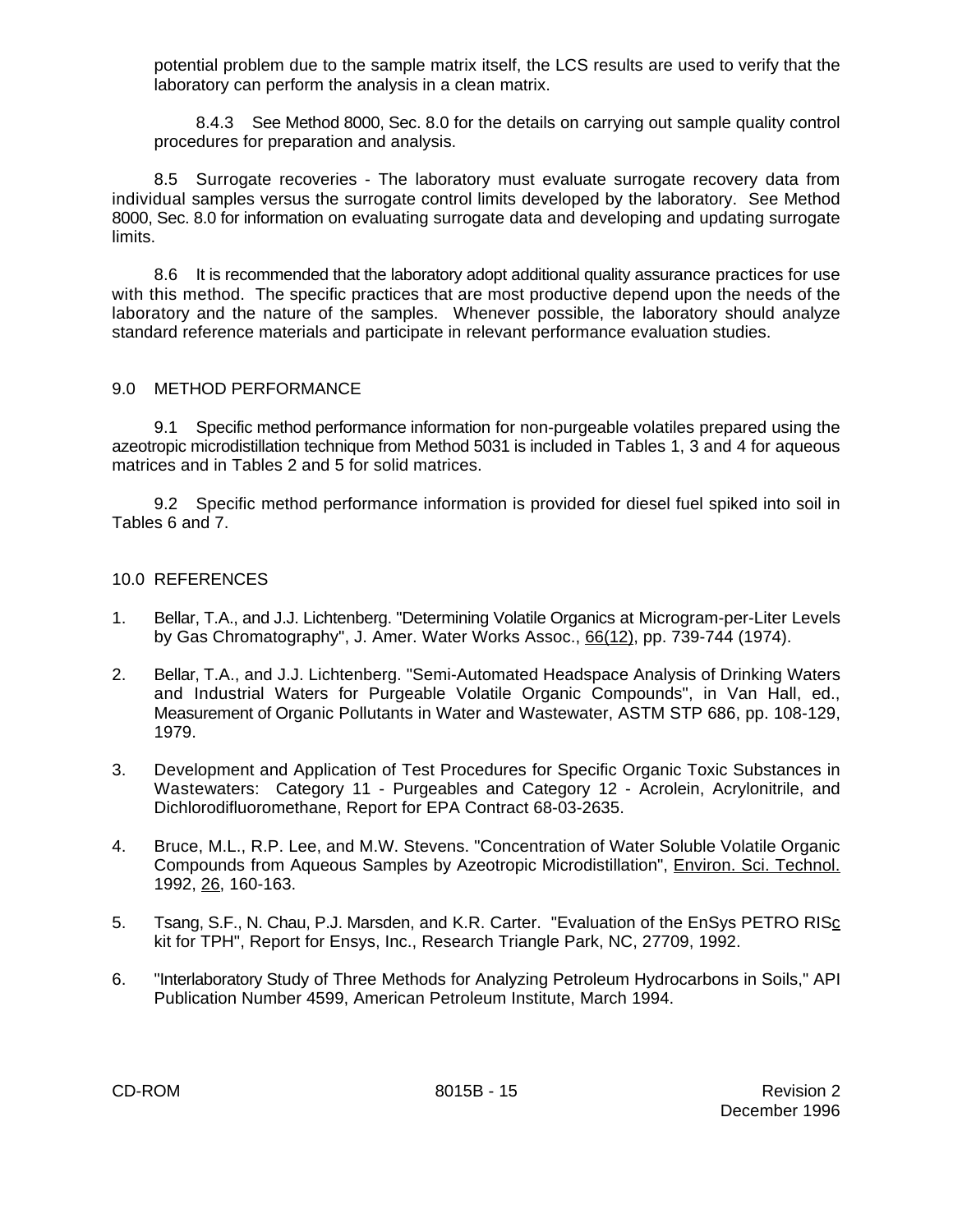### TABLE 1

#### METHOD DETECTION LIMITS FOR NON-PURGEABLE VOLATILE COMPOUNDS IN AQUEOUS MATRICES BY AZEOTROPIC MICRODISTILLATION (METHOD 5031)

|                        |                      | MDL (µq/L) <sup>a</sup> |                      |
|------------------------|----------------------|-------------------------|----------------------|
| Analyte                | <b>Reagent Water</b> | <b>Ground Water</b>     | <b>TCLP Leachate</b> |
| Acetone <sup>b</sup>   | 48                   | 16                      | 63                   |
| Acetonitrile           | 15                   | 6                       | 14                   |
| Acrolein               | 13                   | 15                      | 7                    |
| Acrylonitrile          | 8                    | 9                       | 14                   |
| 1-Butanol              | 14                   | 8                       | 7                    |
| t-Butyl alcohol        | 8                    | $\overline{7}$          | 17                   |
| 1,4-Dioxane            | 12                   | 15                      | 16                   |
| Ethanol                | 18                   | 12                      | 13                   |
| Ethyl acetate          | 9                    | 8                       | 16                   |
| Ethylene oxide         | 8                    | 9                       | 10                   |
| Isobutyl alcohol       | 11                   | 8                       | 4                    |
| Isopropyl alcohol      | 18                   | 17                      | $\overline{7}$       |
| Methanol               | 21                   | 21                      | 22                   |
| Methyl ethyl ketone    | 4                    | 5                       | 9                    |
| Methyl isobutyl ketone | 4                    | $\overline{2}$          | 8                    |
| 2-Pentanone            | $\overline{2}$       | $\overline{2}$          | $\overline{7}$       |
| 1-Propanol             |                      | $\overline{7}$          |                      |
| Propionitrile          | 10                   | 6                       | 13                   |
| Pyridine               | 11                   | 9                       | 21                   |

Produced by analysis of 7 aliquots of water spiked at 25 µg/L, using internal standard a calibration.

**b** Problematic due to transient laboratory contamination.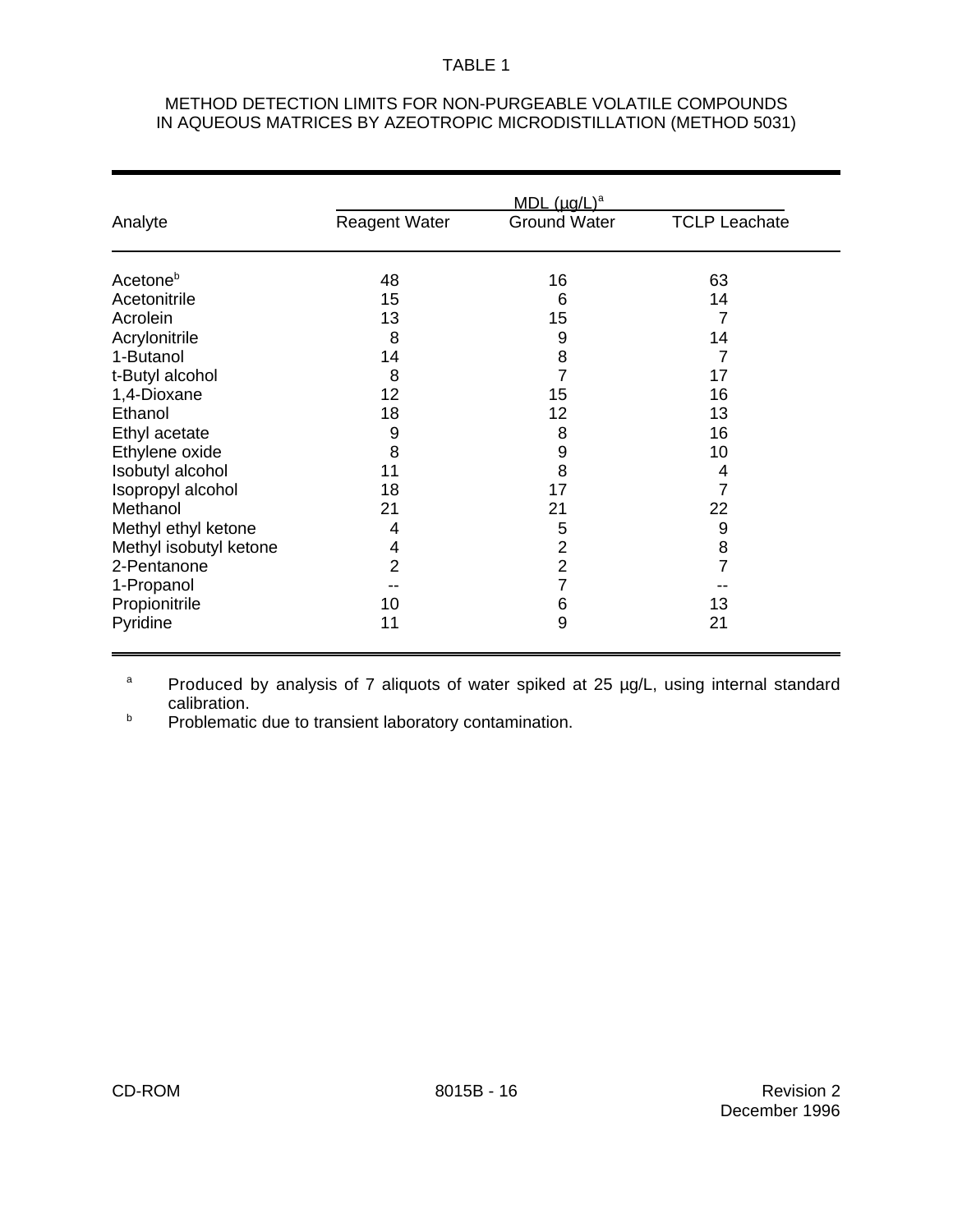### TABLE 2

#### METHOD DETECTION LIMITS FOR NON-PURGEABLE VOLATILE COMPOUNDS IN SOLID MATRICES BY AZEOTROPIC MICRODISTILLATION (METHOD 5031)

|                        | $MDL$ (mg/kg)          |        |  |  |  |
|------------------------|------------------------|--------|--|--|--|
| Analyte                | <b>Incinerator Ash</b> | Kaolin |  |  |  |
| Acrylonitrile          | 0.42                   | 0.09   |  |  |  |
| 1-Butanol              | 0.23                   | 0.09   |  |  |  |
| t-Butyl alcohol        | 0.34                   | 0.13   |  |  |  |
| 1,4-Dioxane            | 0.31                   | 0.16   |  |  |  |
| Ethanol                | 0.47                   | 0.19   |  |  |  |
| Ethyl acetate          | 0.18                   | 0.07   |  |  |  |
| Isopropyl alcohol      | 0.40                   | 0.19   |  |  |  |
| Methanol               | 0.46                   | 0.31   |  |  |  |
| Methyl ethyl ketone    | 0.27                   | 0.12   |  |  |  |
| Methyl isobutyl ketone | 0.12                   | 0.05   |  |  |  |
| 2-Pentanone            | 0.16                   | 0.07   |  |  |  |
| Pyridine               | 0.20                   | 0.08   |  |  |  |

The MDLs calculated for this table were produced by the analysis of 7 replicates spiked at 0.50 mg/kg, using internal standard calibration.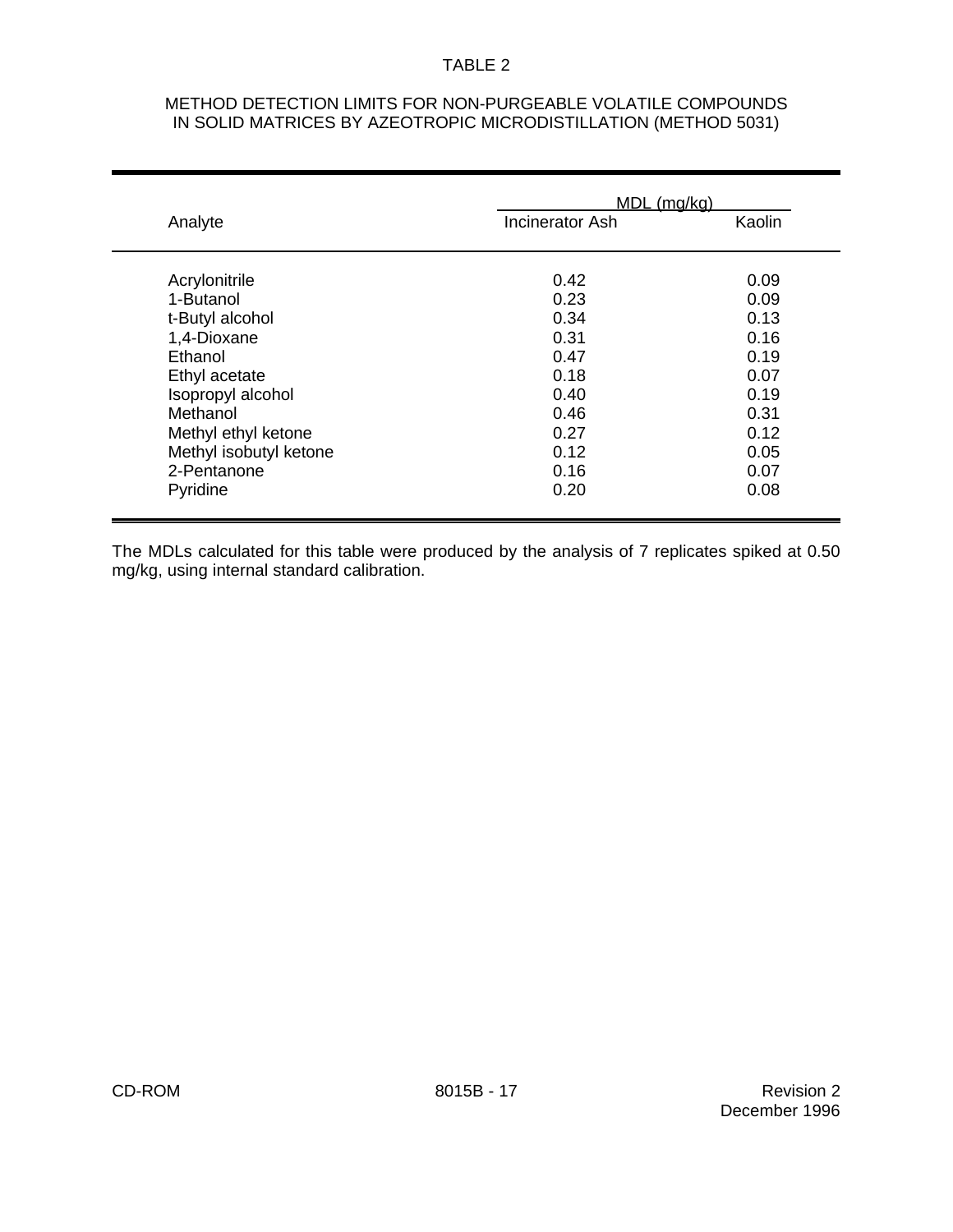#### METHOD PERFORMANCE DATA FOR NON-PURGEABLE VOLATILES IN GROUND WATER BY AZEOTROPIC MICRODISTILLATION (METHOD 5031)

| Compound               |     | Medium Conc. <sup>b</sup><br><u>Low Conc.</u> ª<br>Average <sup>d</sup><br>Average <sup>d</sup><br>%Rec %RSD<br>%Rec %RSD |     | High Conc. <sup>c</sup><br>Average <sup>d</sup><br>%Rec %RSD |     |                |  |
|------------------------|-----|---------------------------------------------------------------------------------------------------------------------------|-----|--------------------------------------------------------------|-----|----------------|--|
| Acetone <sup>e</sup>   | 126 | 17                                                                                                                        | N/A |                                                              | N/A |                |  |
| Acetonitrile           | 147 | 5                                                                                                                         | 105 | 8                                                            | 92  | 9              |  |
| Acrolein               | 146 | 13                                                                                                                        | 120 | 27                                                           | 80  | 20             |  |
| Acrylonitrile          | 179 | 7                                                                                                                         | 143 | 28                                                           | 94  | 21             |  |
| 1-Butanol              | 127 | 8                                                                                                                         | 86  | 8                                                            | 90  | 9              |  |
| t-Butyl alcohol        | 122 | 7                                                                                                                         | N/A | $-$                                                          | N/A |                |  |
| 1,4-Dioxane            | 124 | 16                                                                                                                        | 96  | 10                                                           | 99  | 8              |  |
| Ethanol                | 152 | 10                                                                                                                        | N/A |                                                              | N/A |                |  |
| <b>Ethyl Acetate</b>   | 142 | $\overline{7}$                                                                                                            | 135 | 33                                                           | 92  | 25             |  |
| Ethylene oxide         | 114 | 10                                                                                                                        | N/A |                                                              | N/A |                |  |
| Isobutyl alcohol       | 122 | 8                                                                                                                         | 87  | 13                                                           | 89  | 13             |  |
| Isopropyl alcohol      | 167 | 13                                                                                                                        | N/A |                                                              | N/A |                |  |
| Methanol               | 166 | 14                                                                                                                        | 94  | 9                                                            | 95  | $\overline{7}$ |  |
| Methyl ethyl ketone    | 105 | 6                                                                                                                         | N/A |                                                              | N/A |                |  |
| Methyl isobutyl ketone | 66  | 4                                                                                                                         | N/A |                                                              | N/A |                |  |
| 2-Pentanone            | 94  | 3                                                                                                                         | N/A |                                                              | N/A |                |  |
| 1-Propanol             | N/A |                                                                                                                           | 91  | 7                                                            | 91  | 7              |  |
| Propionitrile          | 135 | 5                                                                                                                         | 102 | 14                                                           | 90  | 14             |  |
| Pyridine               | 92  | 12                                                                                                                        | N/A |                                                              | N/A | $-$            |  |

<sup>a</sup>  $25 \mu g/L$  spikes, using internal calibration.<br> $\frac{b}{c}$   $100 \mu g/L$  spikes, using internal calibration.

 $\frac{100}{3}$  100 µg/L spikes, using internal calibration.

 $^{c}$  750  $\mu$ g/L spikes, using internal calibration.

 $\frac{d}{dx}$  Average of 7 replicates

Problematic due to transient laboratory contamination.

N/A Data not available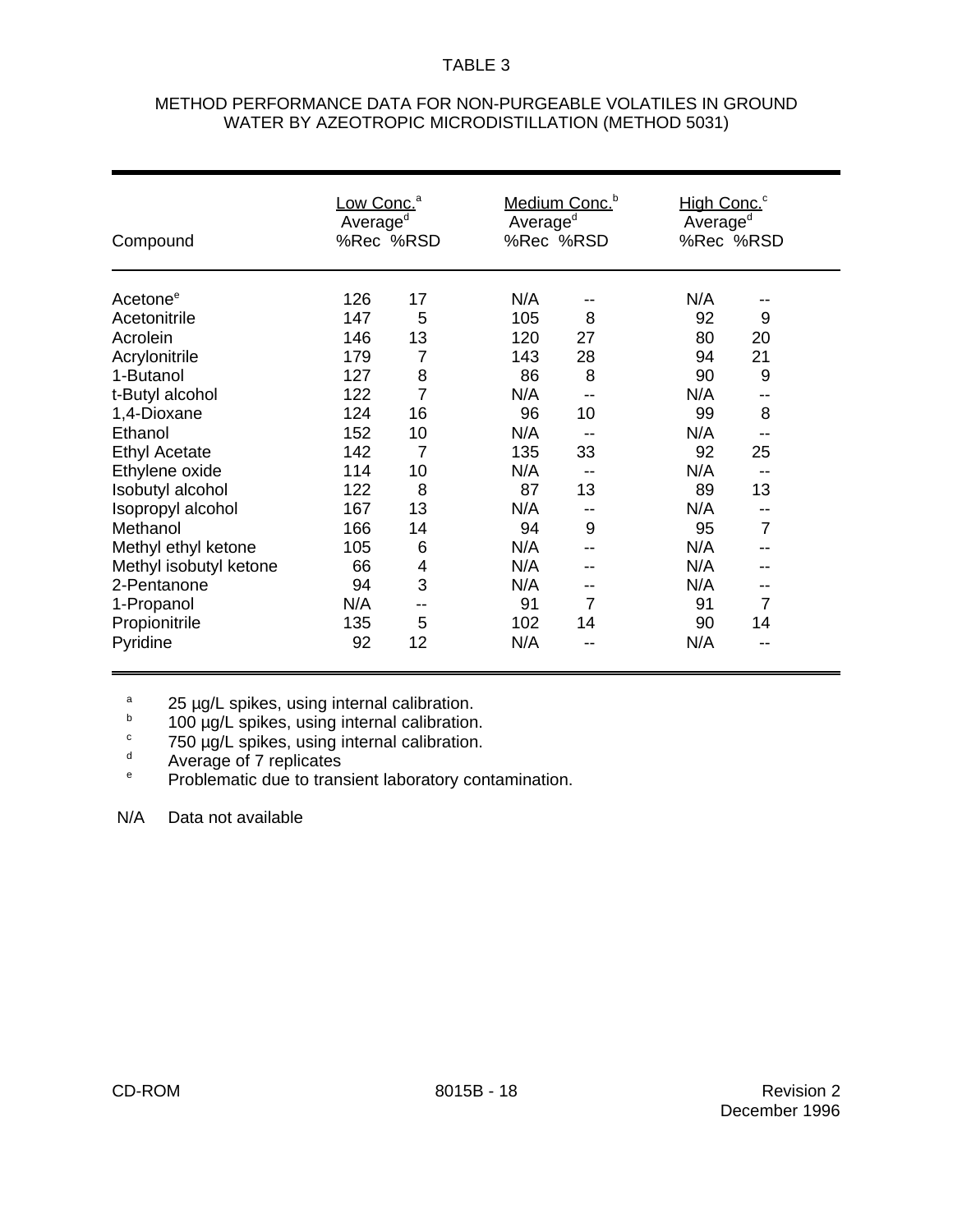#### METHOD PERFORMANCE DATA FOR NON-PURGEABLE VOLATILES IN TCLP LEACHATE BY AZEOTROPIC MICRODISTILLATION (METHOD 5031)

| Compound               | Medium Conc. <sup>b</sup><br>Low Conc. <sup>a</sup><br>Average <sup>d</sup><br>Average <sup>d</sup><br>%Rec %RSD<br>%Rec %RSD |    | High Conc. <sup>c</sup><br>Average <sup>d</sup><br>%Rec %RSD |     |     |                |  |
|------------------------|-------------------------------------------------------------------------------------------------------------------------------|----|--------------------------------------------------------------|-----|-----|----------------|--|
| Acetone <sup>e</sup>   | 99                                                                                                                            | 91 | N/A                                                          |     | N/A |                |  |
| Acetonitrile           | 107                                                                                                                           | 17 | 111                                                          | 10  | 95  | 11             |  |
| Acrolein               | 88                                                                                                                            | 10 | 109                                                          | 29  | 87  | 41             |  |
| Acrylonitrile          | 133                                                                                                                           | 13 | 123                                                          | 29  | 103 | 38             |  |
| 1-Butanol              | 119                                                                                                                           | 7  | 89                                                           | 12  | 86  | 8              |  |
| t-Butyl alcohol        | 70                                                                                                                            | 31 | N/A                                                          | $-$ | N/A |                |  |
| 1,4-Dioxane            | 103                                                                                                                           | 20 | 103                                                          | 16  | 102 | $\overline{7}$ |  |
| Ethanol                | 122                                                                                                                           | 13 | N/A                                                          |     | N/A |                |  |
| <b>Ethyl Acetate</b>   | 164                                                                                                                           | 12 | 119                                                          | 29  | 107 | 41             |  |
| Ethylene oxide         | 111                                                                                                                           | 12 | N/A                                                          |     | N/A |                |  |
| Isobutyl alcohol       | 115                                                                                                                           | 4  | 86                                                           | 13  | 82  | 13             |  |
| Isopropyl alcohol      | 114                                                                                                                           | 8  | N/A                                                          |     | N/A |                |  |
| Methanol               | 107                                                                                                                           | 10 | 102                                                          | 6   | N/A |                |  |
| Methyl ethyl ketone    | 87                                                                                                                            | 13 | N/A                                                          |     | N/A |                |  |
| Methyl isobutyl ketone | 78                                                                                                                            | 13 | N/A                                                          |     | N/A |                |  |
| 2-Pentanone            | 101                                                                                                                           | 8  | N/A                                                          | --  | N/A | --             |  |
| 1-Propanol             | N/A                                                                                                                           |    | 98                                                           | 10  | 89  | 7              |  |
| Propionitrile          | 100                                                                                                                           | 16 | 100                                                          | 11  | 90  | 17             |  |
| Pyridine               | 46                                                                                                                            | 59 | N/A                                                          |     | N/A | --             |  |

<sup>a</sup>  $25 \mu g/L$  spikes, using internal calibration.

 $\frac{100}{3}$  100 µg/L spikes, using internal calibration.

 $^{c}$  750  $\mu$ g/L spikes, using internal calibration.

 $\frac{d}{dx}$  Average of 7 replicates

Problematic due to transient laboratory contamination.

N/A Data not available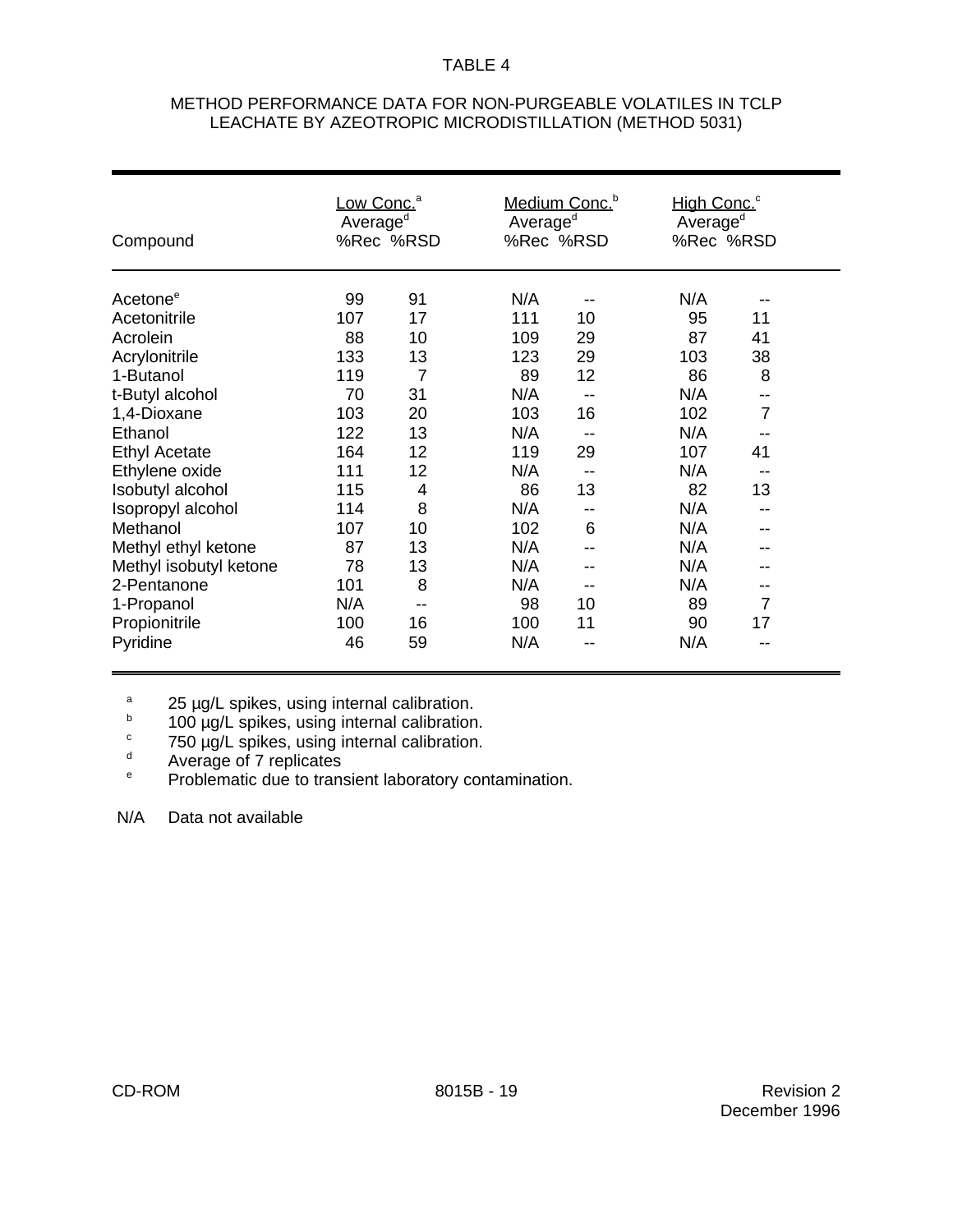### TABLE 5

#### METHOD PERFORMANCE DATA FOR NON-PURGEABLE VOLATILE COMPOUNDS IN SOLID MATRICES BY AZEOTROPIC MICRODISTILLATION (METHOD 5031)

|                        | Low Conc. <sup>a</sup><br>Average <sup>c</sup> | Incinerator Ash<br>%Rec %RSD %Rec %RSD | High Conc. <sup>b</sup><br>Average <sup>c</sup> |    | Low Conc. <sup>a</sup><br>Average <sup>c</sup> |    | Kaolin<br>High Conc. <sup>b</sup><br>Average <sup>c</sup> | %Rec %RSD %Rec %RSD |
|------------------------|------------------------------------------------|----------------------------------------|-------------------------------------------------|----|------------------------------------------------|----|-----------------------------------------------------------|---------------------|
| Acrylonitrile          | 50                                             | 53                                     | 10                                              | 31 | 102                                            | 6  | 12                                                        | 52                  |
| 1-Butanol              | 105                                            | 14                                     | 61                                              | 12 | 108                                            | 5  | 58                                                        | 25                  |
| t-Butyl alcohol        | 101                                            | 21                                     | 60                                              | 13 | 97                                             | 9  | 59                                                        | 23                  |
| 1,4-Dioxane            | 106                                            | 19                                     | 48                                              | 18 | 105                                            | 10 | 48                                                        | 25                  |
| Ethanol                | 117                                            | 25                                     | 52                                              | 20 | 108                                            | 11 | 48                                                        | 24                  |
| Ethyl acetate          | 62                                             | 19                                     | 39                                              | 12 | 90                                             | 5  | 41                                                        | 25                  |
| Isopropyl alcohol      | 119                                            | 21                                     | 61                                              | 15 | 108                                            | 11 | 58                                                        | 24                  |
| Methanol               | 55                                             | 53                                     | 33                                              | 28 | 117                                            | 17 | 37                                                        | 22                  |
| Methyl ethyl ketone    | 81                                             | 21                                     | 40                                              | 12 | 91                                             | 8  | 42                                                        | 20                  |
| Methyl isobutyl ketone | 68                                             | 11                                     | 57                                              | 14 | 71                                             | 5  | 55                                                        | 23                  |
| 2-Pentanone            | 79                                             | 13                                     | 54                                              | 10 | 91                                             | 5  | 54                                                        | 19                  |
| Pyridine               | 52                                             | 24                                     | 44                                              | 20 | 50                                             | 10 | 49                                                        | 31                  |

 $a = 0.5$  mg/kg spikes, using internal calibration.

 $b$  25 mg/kg spikes, using internal calibration.

 $\degree$  Average of 7 replicates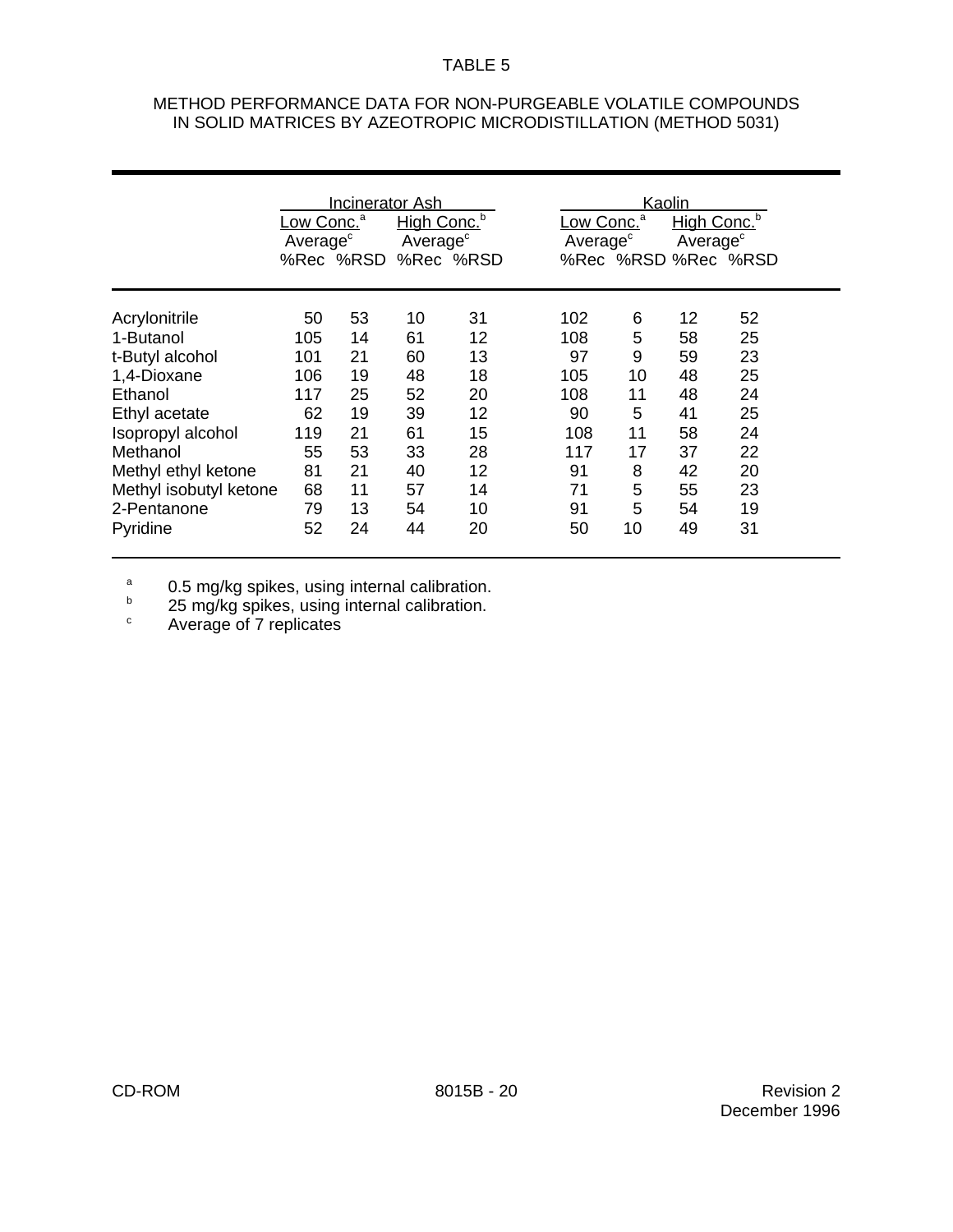## TABLE 6

## RESULTS FROM ANALYSIS<sup>a</sup> OF LOW AROMATIC DIESEL<sup>b</sup> BY GC/FID (5 replicates/test)

| <b>Spike Concentration</b> | <b>Analysis Results</b> |
|----------------------------|-------------------------|
| $12.5$ ppm                 | ND.                     |
| 75 ppm                     | $54 \pm 7$ ppm          |
| $105$ ppm                  | $90 \pm 15$ ppm         |
| $150$ ppm                  | $125 \pm 12$ ppm        |
| 1000 ppm                   | $960 \pm 105$ ppm       |

- Samples were prepared using 2 g aliquots of sandy loam soil spiked with known a amounts of low aromatic diesel. Extractions were accomplished using methylene chloride as a solvent (Method 3550, high concentration option).
- $b$  Low aromatic diesel is sold in California (Section 2256, CCR). For this study it was purchased at a gas station in San Diego, California.

# TABLE 7

## RESULTS FROM ANALYSIS<sup>a</sup> OF LOW AROMATIC DIESEL<sup>b</sup> BY GC/FID (5 replicates/test)

| <b>Spike Concentration</b> | <b>Analysis Results</b> |
|----------------------------|-------------------------|
| 25 ppm                     | $51.2 \pm 6.4$ ppm      |
| 75 ppm                     | $75.9 \pm 7.8$ ppm      |
| $125$ ppm                  | $98.9 \pm 5.2$ ppm      |
| 150 ppm                    | $162 \pm 10.4$ ppm      |

 Samples were prepared using 10 g aliquots of sandy loam soil spiked with known a amounts of regular #2 diesel purchased at a gas station in Northern Virginia. Extractions were accomplished using methylene chloride as a solvent (Method 3550).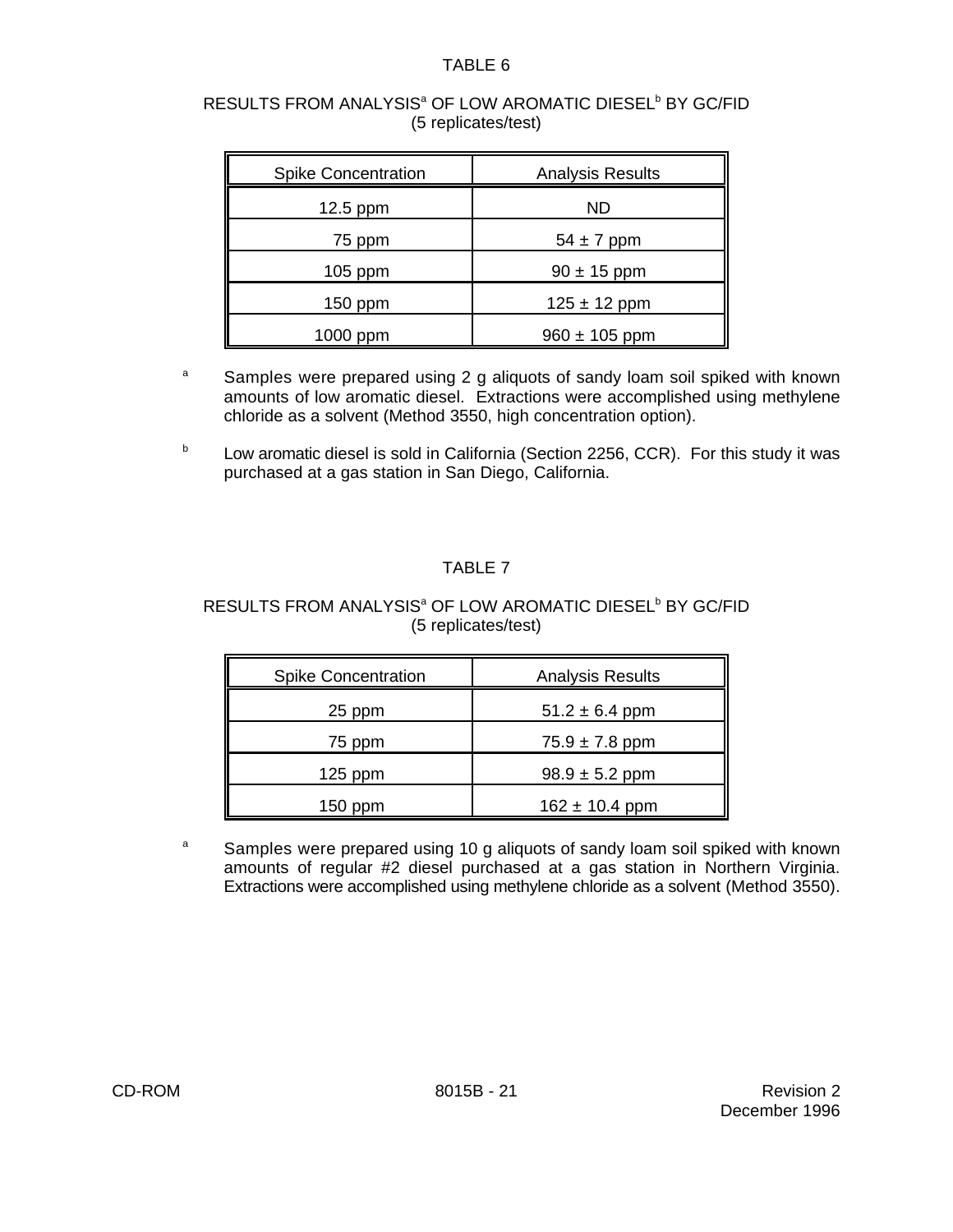# CHROMATOGRAM OF A 300 PPM GASOLINE STANDARD



CD-ROM Revision 2 December 1996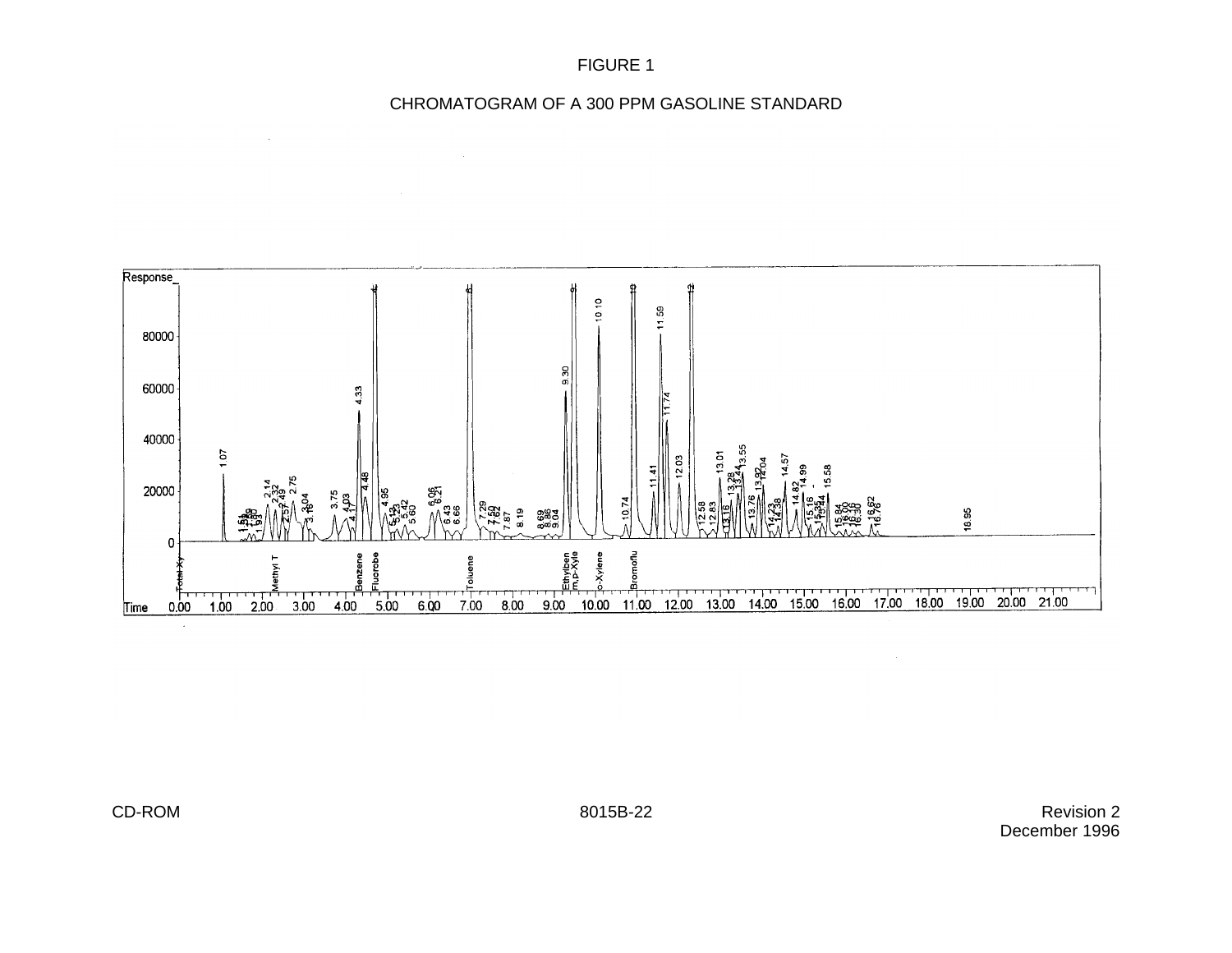## FIGURE 2

# CHROMATOGRAM OF A 30 PPM DIESEL STANDARD

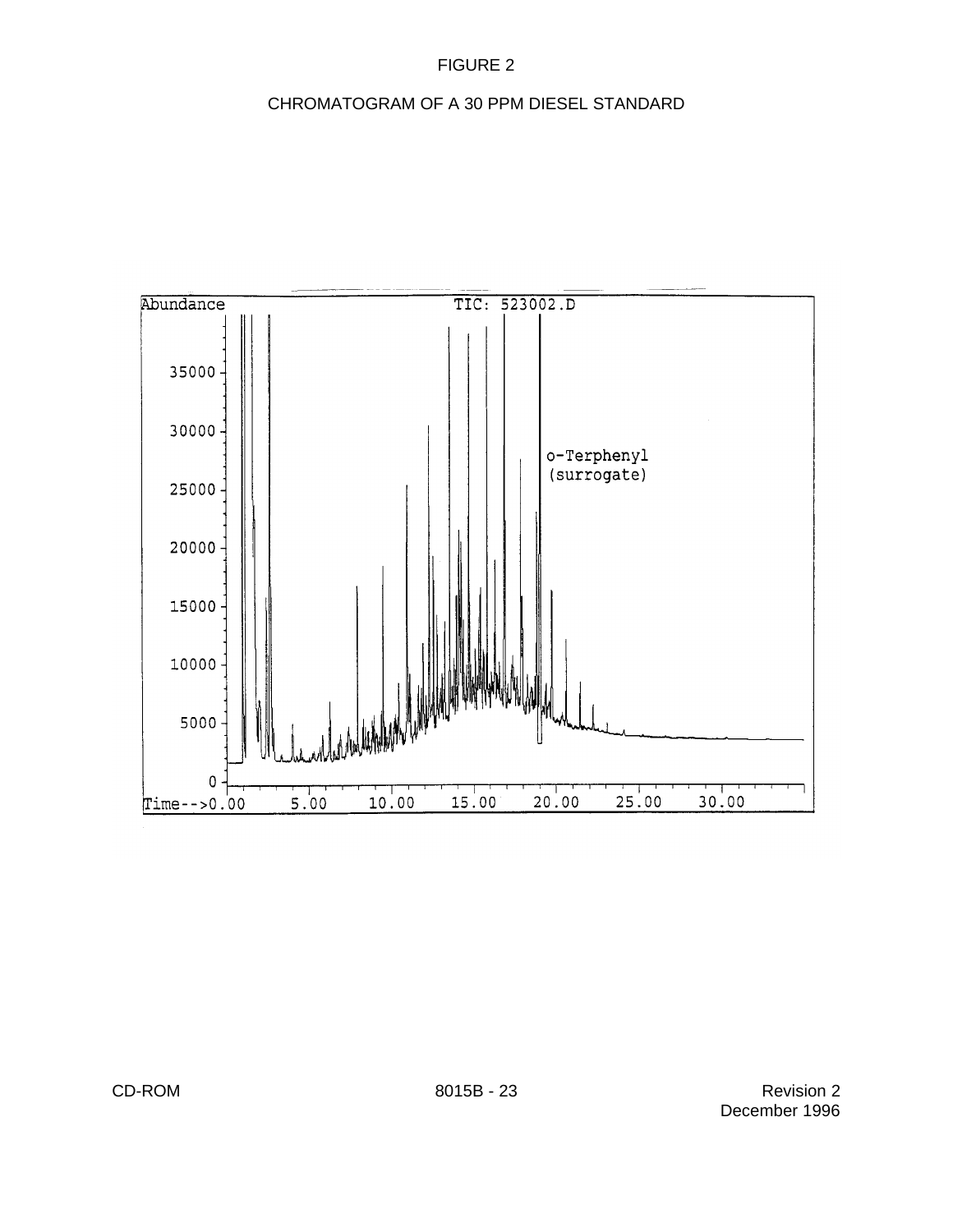## FIGURE 3

## CHROMATOGRAM OF A 30 PPM DIESEL STANDARD WITH THE BASELINE PROJECTED BETWEEN C<sub>10</sub> AND C<sub>18</sub>

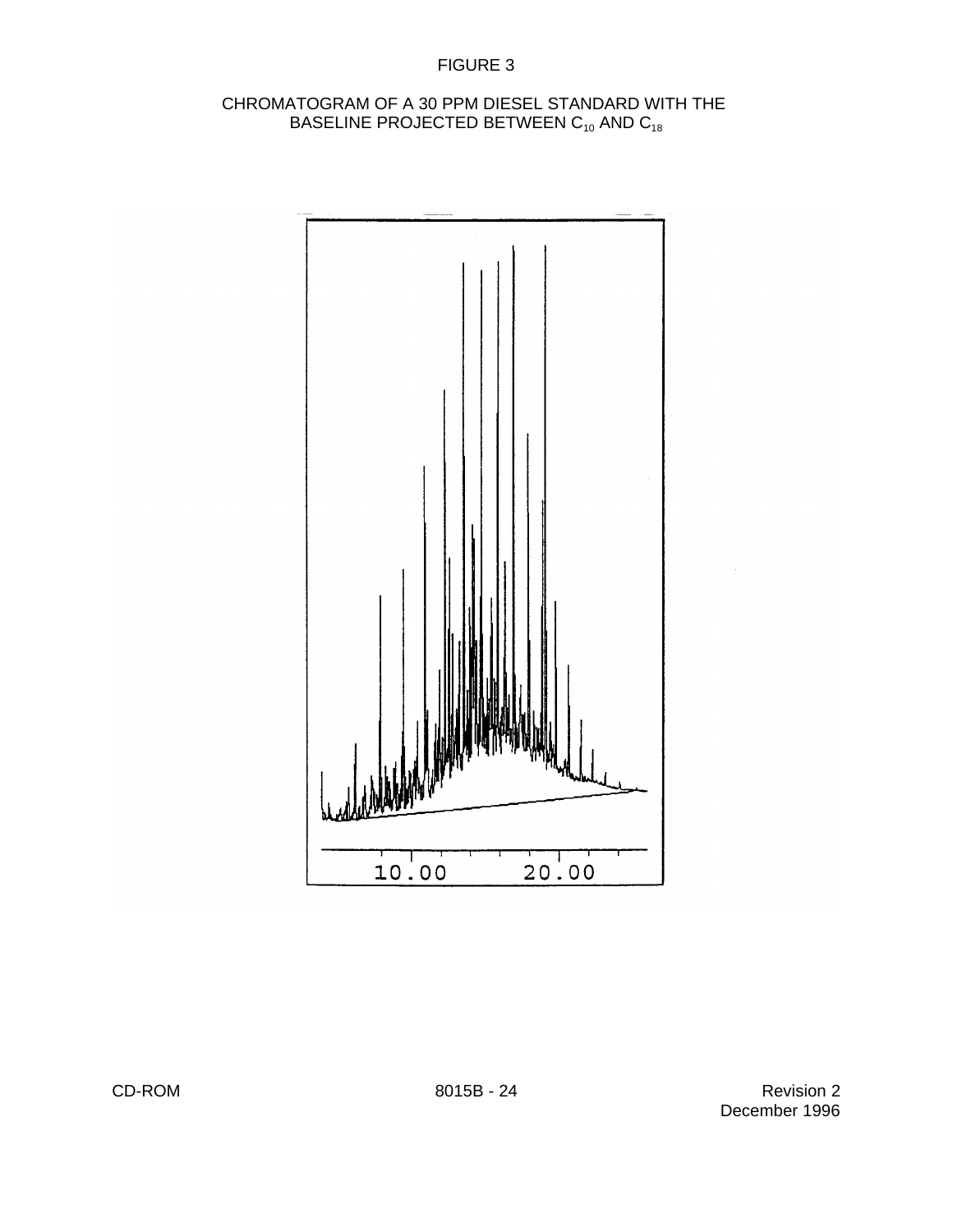#### CHROMATOGRAM OF SEVERAL NONPURGEABLE VOLATILE COMPOUNDS IN SPIKED REAGENT WATER USING AZEOTROPIC MICRODISTILLATION (METHOD 5031)

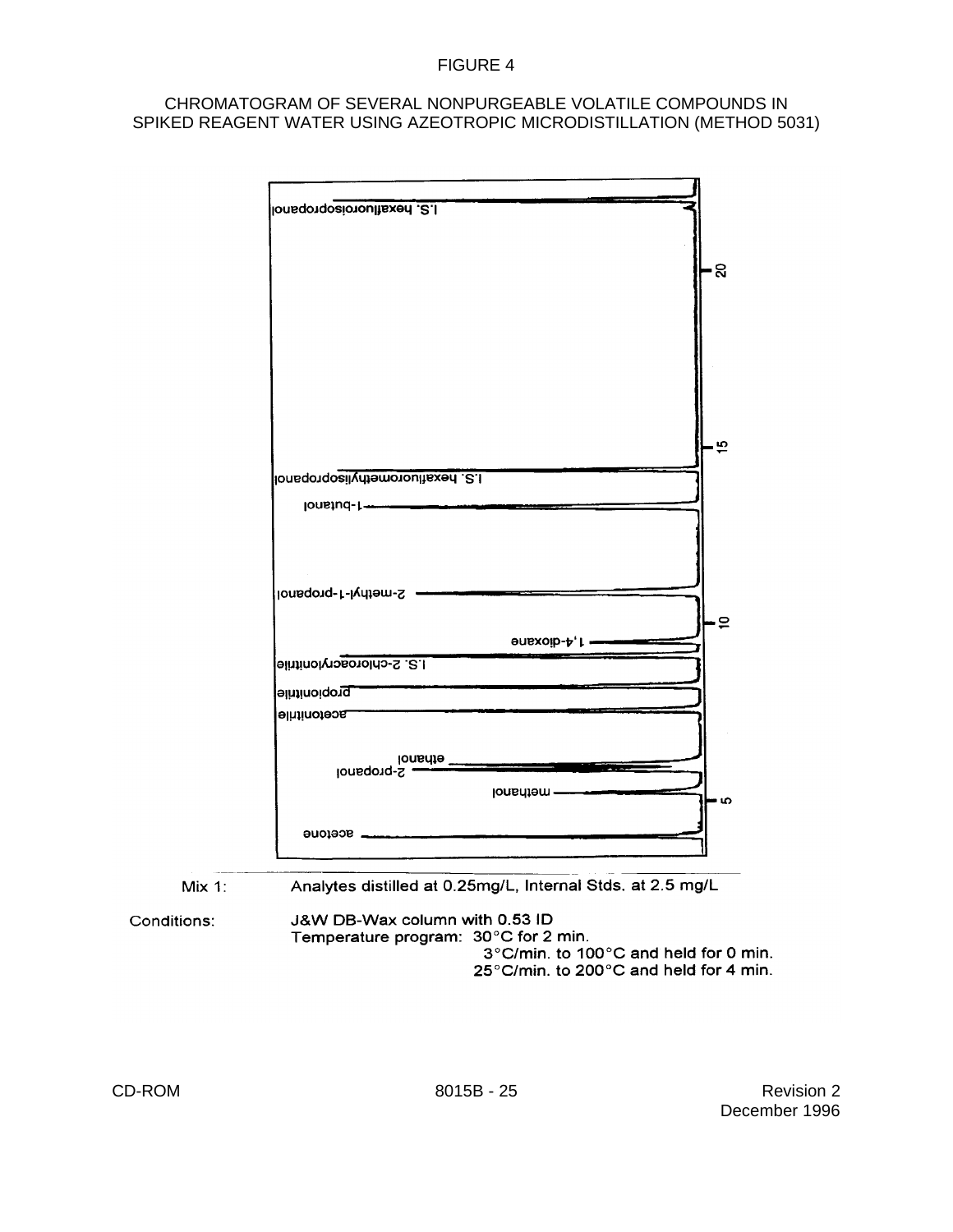### CHROMATOGRAM OF SEVERAL NONPURGEABLE VOLATILE COMPOUNDS IN SPIKED REAGENT WATER USING AZEOTROPIC MICRODISTILLATION (METHOD 5031)



| Mix 2: | Analytes distilled at 0.25mg/L, Internal Stds. at 2.5 mg/L |
|--------|------------------------------------------------------------|
|--------|------------------------------------------------------------|

#### J&W DB-Wax column with 0.53 ID Conditions: Temperature program: 30°C for 2 min. 3°C/min. to 100°C and held for 0 min. 25°C/min. to 200°C and held for 4 min.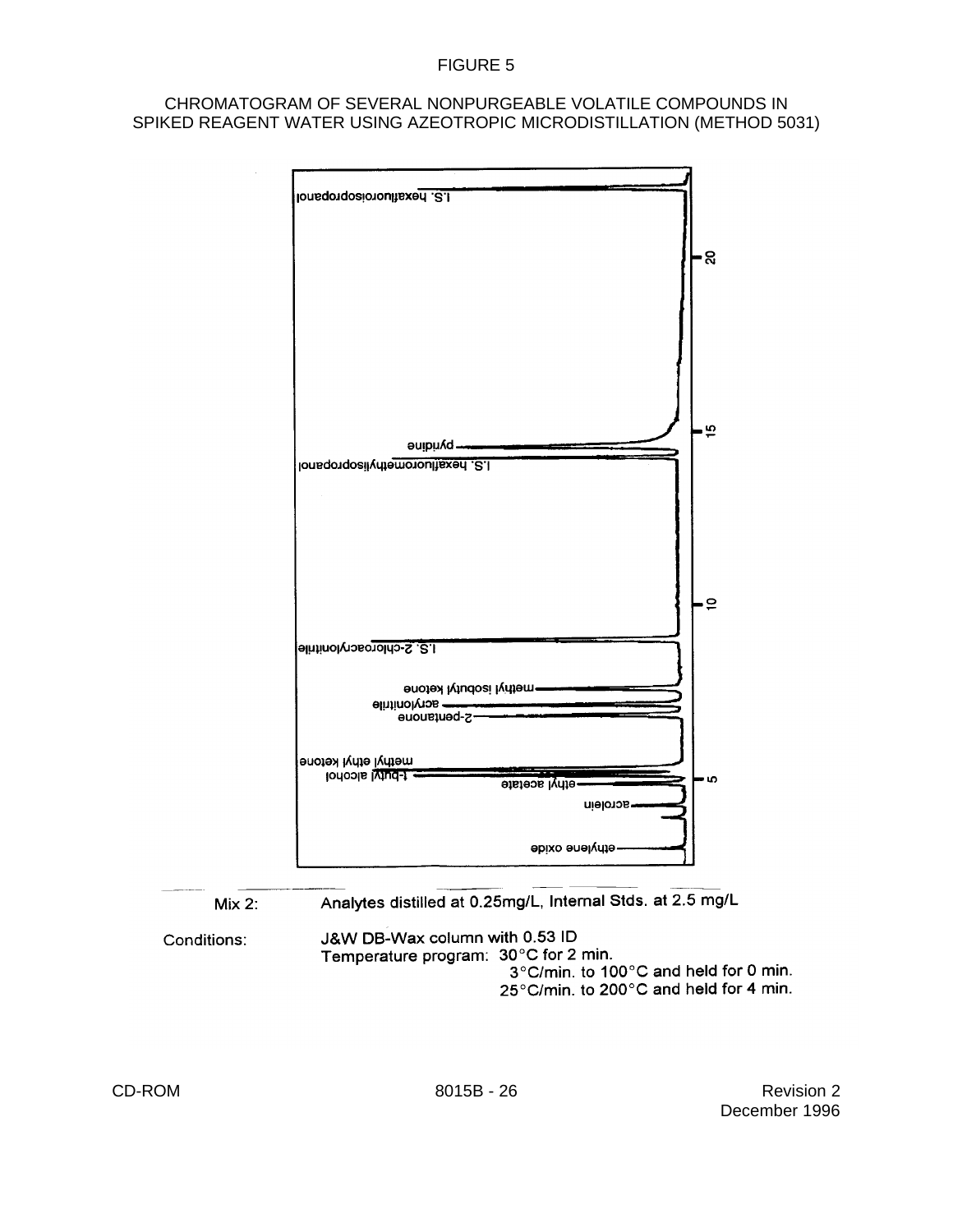### METHOD 8015B NONHALOGENATED ORGANICS USING GC/FID